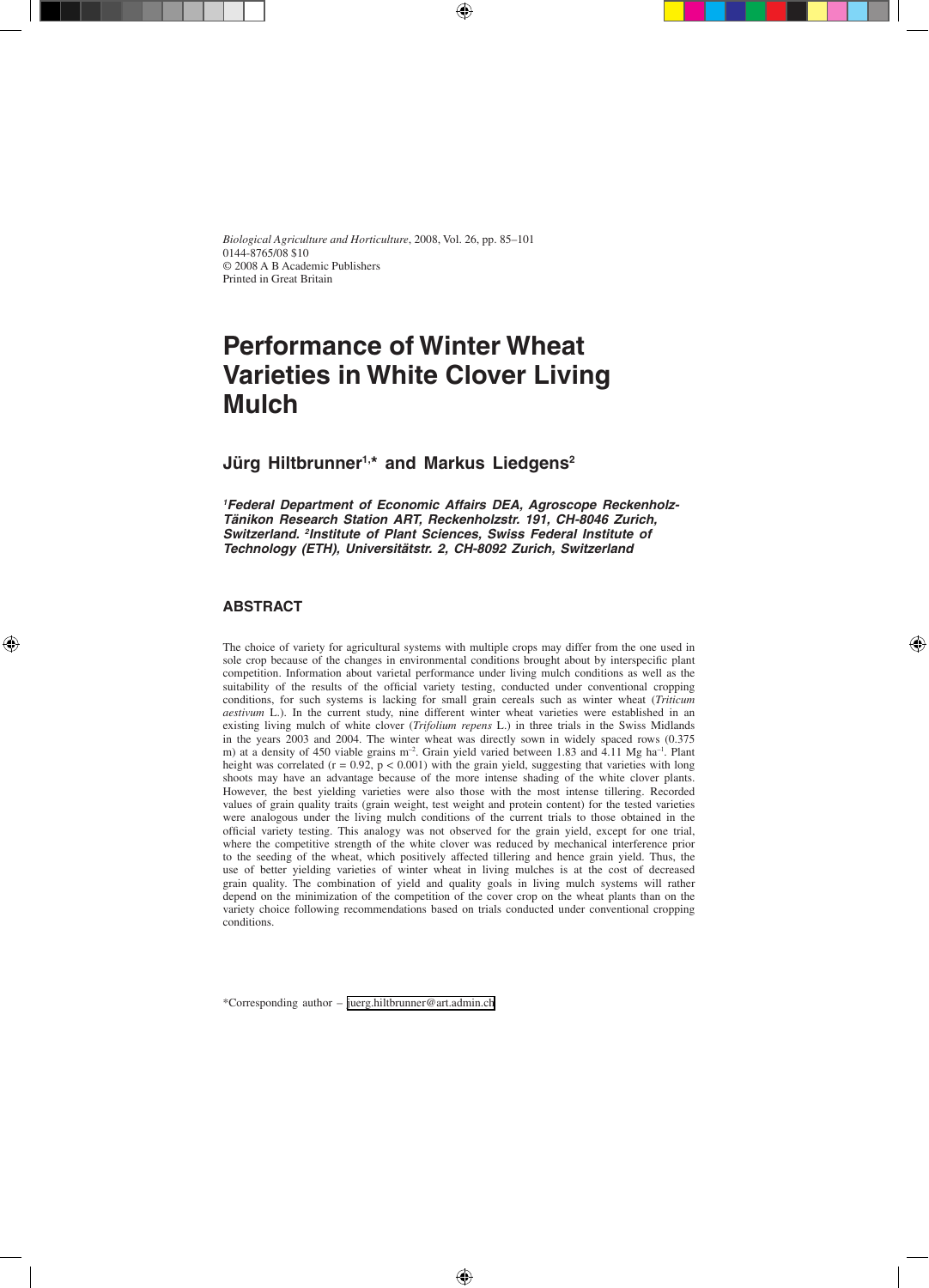⊕

## **Introduction**

The practice of living mulch systems, which is a kind of mixed cropping where one crop (main crop) produces the yield and the other covers the soil (cover crop), is an environmentally sound way to farm the land. Compared with conventional cropping systems with ploughing and monocultures, living mulch systems have several agronomic advantages, such as efficient erosion control, weed suppression, improved soil structure, and self-regulation of pests and diseases (Feil & Liedgens, 2001). Until now, living mulches have mainly been used in perennial crops (Hartwig & Ammon, 2002) where competition from light and water is largely avoided due to the significant differences in the dimensions of the aerial and below-ground parts allowing the perennial main crop to maintain an advantage over the cover crops. In spite of the environmental benefits and the possibility of improving the quality of the main crop (Brandsæter *et al*., 1998; Thorsted *et al*., 2006a), living mulches are hardly used in annual crops, mainly because of the risk of lower yields compared with traditional cropping systems. This yield reduction is likely caused by the competition for light, water and nutrients between the cover and main crop, which is, at least to a certain degree, unavoidable (Thorsted *et al*., 2006b). For example, low grain yields of winter wheat were typically associated with low ear densities and attributed to either poor germination or weak plants resulting from the competition exerted by the cover crops (Bergkvist, 2003a; Neumann, 2005; Hiltbrunner *et al*., 2007a).

The key to increase the main crop's relative use of the available resources is to reduce the cover crop's competitiveness. This can be achieved by using less competitive cover crop genotypes (Bergkvist, 2003a; Hiltbrunner *et al*., 2007a) or by the selective weakening of the cover crop, for example by tilling strips in which the main crop is established (Thorsted *et al*., 2006b). However, with both strategies the risk of less effective weed suppression is increased when compared with living mulch systems with competitive cover crops and direct seeding.

An alternative to the approach of reducing the cover crop's competitiveness is to increase the main crop's competitiveness. Hiltbrunner *et al*. (2007b) showed that doubling the seeding density for directly drilled winter wheat from 300 to 600 kernels  $m<sup>-2</sup>$  significantly increased the grain yield by about 0.6 Mg ha–1, on the average of three studied environments.

Furthermore, choosing the right variety for the main crop may contribute towards the development of a living mulch system with white clover and winter wheat with a satisfactory grain yield. However, research is lacking in this regard for living mulch systems, but the importance of using the appropriate main crop variety in mixed cropping systems has been shown in the review of Davis & Woolley (1993), which focuses on more general intercropping systems.

⊕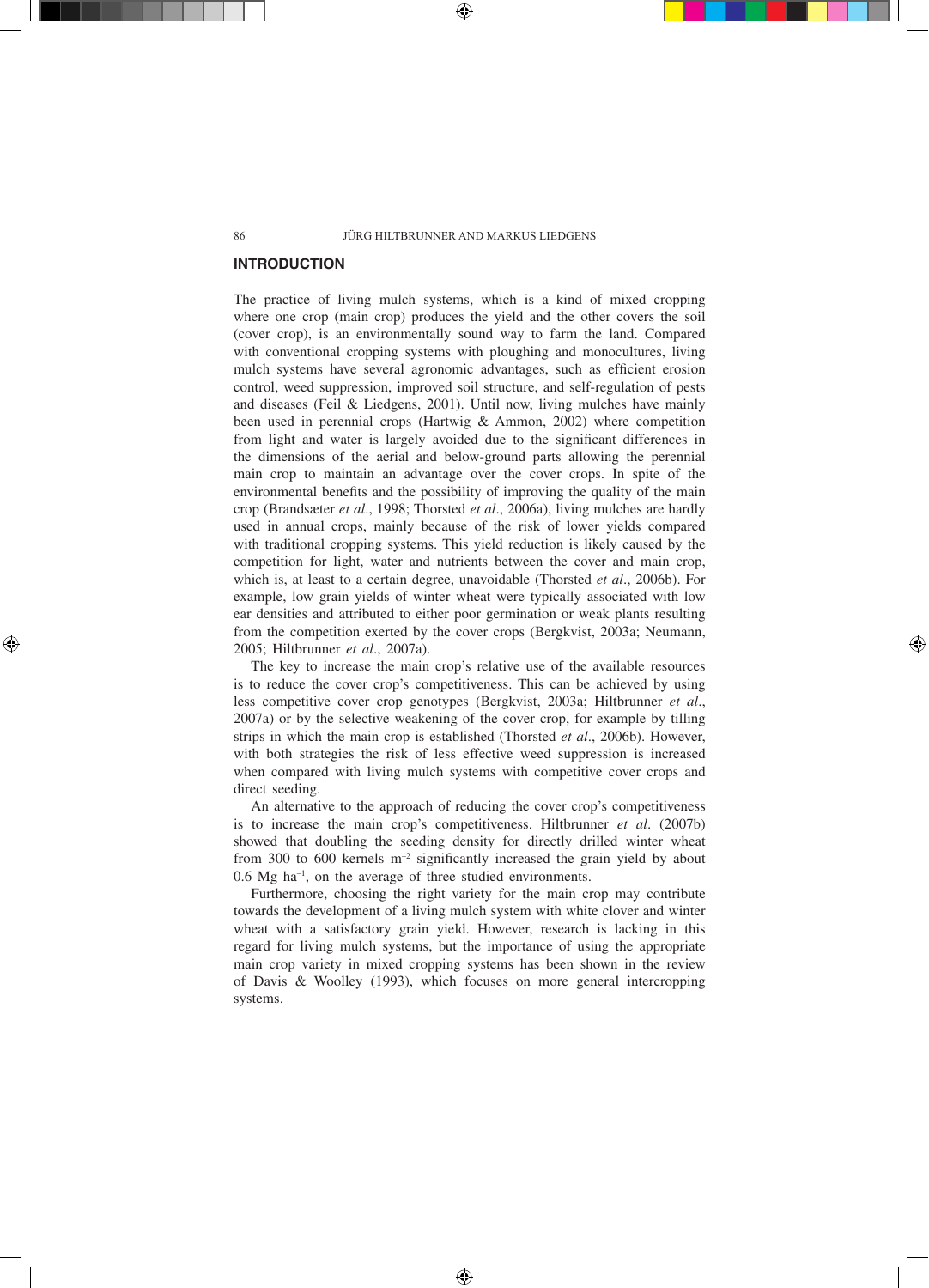⊕

Tillering and subsequent tiller formation are crucial for the canopy development and consequently determine to a large extent the grain yield. The seeding date and seeding density, as well as the quantity of fertilizer can influence the number of tillers. Light and temperature as environmental factors also influence tiller formation (Friend, 1965; Vielmeyer & Weissert, 1990). Since light competition exists in living mulch systems (Thorsted *et al*., 2006b), the tillering of less competitive varieties of winter wheat may be more affected than that of more competitive ones. Consequently, this may also influence the grain yield and other yield determining parameters, resulting in differences when compared with wheat grown with no competition (official variety testing).

Each year in the official variety testing in Switzerland, new wheat varieties are compared at different sites with varieties already used by farmers to evaluate their potential with respect to grain yield, quality and disease tolerance. These tests are conducted under conditions of no weed competition and with conventional tillage.

In the present experiment different winter wheat varieties were cropped in a white clover (*Trifolium repens* L.) living mulch system. The objective was to investigate the difference among the selected set of varieties under a living mulch setting in terms of the yield, yield components and quality parameters. Additionally, the experimental results were related to those of the official Swiss variety testing procedure (Menzi *et al*., 2003). The goal is to infer whether a different variety testing procedure may be necessary for alternative cropping systems such as living mulches.

## **Material and Methods**

#### **Experimental sites**

⊕

The study was conducted on two sites in the Swiss Midlands near Zurich (site 1, Reckenholz: 47°26'27"N, 8°31'45"E, 480 m above sea level) and near Winterthur (site 2, Strickhof: 47°26'50"N, 8°41'10"E, 547 m above sea level). Three identical trials were carried out in the seasons of 2003/2004 (R04 at site 1 and S04 at site 2) and 2004/2005 (R05 at site 1). In accordance with the FAO scheme, the soils were classified as Cambisols at both sites with a pH of 6.8 (site 1) and 7.7 (site 2). The soil organic matter content was 2.6% and 3% at sites 1 and 2, respectively. Averaged over the past 25 years, the annual mean temperature and precipitation were 9.2°C and 1040 mm (site 1) and 8.8°C and 1130 mm (site 2). Both experimental sites have been farmed according to the Swiss guidelines of organic farming (Bio Suisse, 2005) since 2002 (site 1) and 1994 (site 2). The previous crops were spring oats (*Avena sativa* L.) at site 1 and faba bean (*Vicia faba* L.) at site 2.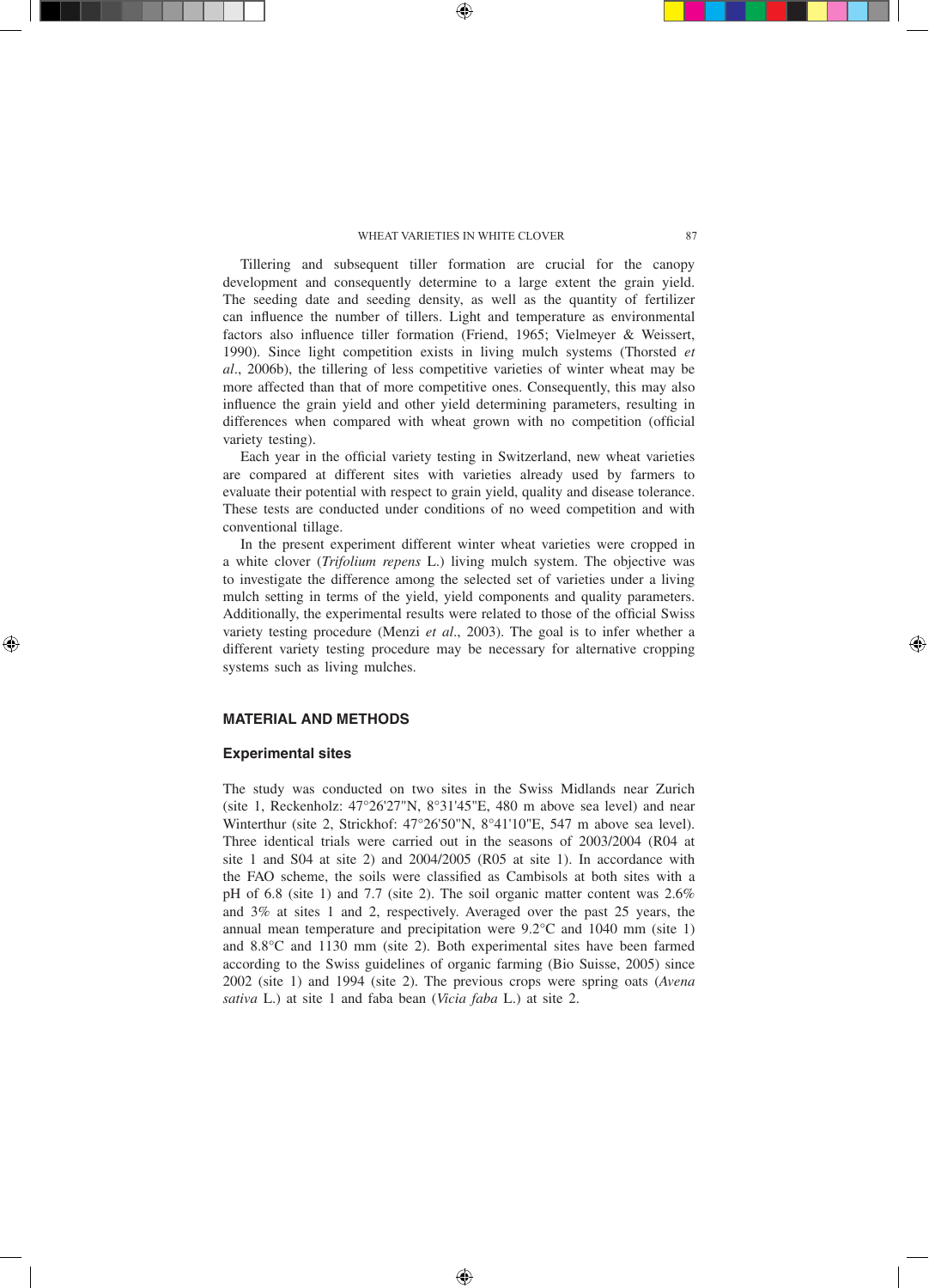⊕

#### **Establishment of treatments and crop management**

Small-leaved white clover (*Trifolium repens* L. cv. Barbian, Barenbrug, The Netherlands) was sown as a cover crop at both sites. The sowing was carried out using regular farm equipment with rates of  $15 \text{ kg}$  ha<sup>-1</sup> and a target seeding depth of 0.01 m at the end of July 2002 at site 1 and at the end of August 2003 at site 2. At site 2, 2 kg of white clover seeds were substituted by seeds of the non hardy berseem clover (*Trifolium alexandrinum* L. cv. Sacromonte) with the aim of achieving a partial regulation of the living mulch through frost killing a fraction of the clover plants during the winter. However, due to the mild winter, plants of the berseem clover unexpectedly survived the winter. At site 1 between the sowing of the white clover and the sowing of the winter wheat the white clover was used as cattle feed (silage). No fertilizer was applied prior to the establishment of the main crop in the fall, except in 2004 where  $25$  t ha<sup>-1</sup> of compost (dry matter) was spread over site 1 in order to maintain long-term fertility of the parcel, which is farmed without livestock. Before sowing the winter wheat, the white clover was cut with a power mower to a target height of 0.05 m and the cut material was removed from the field.

Nine different varieties of winter wheat (*Triticum aestivum* L. cvs. Arina, Asketis, Ataro, Habicht, Levis, Pegassos, Segor, Titlis, Zinal) were selected so that at least two varieties represented one of the four existing quality categories (TOP, I, II, III) defined for bread making quality in Switzerland (Table 1). The classification is based on tests conducted in the laboratory (e.g. protein content, falling number) together with baking tests (e.g. bread volume, distribution of the pores in the crumb). Classes TOP and III represent the best and lowest quality for bread making, respectively. Variety Ataro was selected under organic farming conditions and is recommended for organic farms only. The varieties were seeded at a density of  $450$  kernels m<sup>2</sup> into the living mulches on 13 October, 2003 and 14 October, 2004 at site 1 and 13 October, 2003 at site 2 (Table 2). The seeding densities were adjusted according to germination tests. A modified Direttissima 250 no-tillage seeder (Gaspardo, Pordenone, Italy) with single disc openers and a row space of 0.3750 m was used.

The white clover in between the wheat rows was cut three times during the main crop season to reduce competition between the cover and main crop (Table 2). Based on the first two trials (R04 and S04) and to ensure better conditions for the juvenile phase of winter wheat, an additional cut of the white clover at ground level in the seeding row was performed using a rowmulcher prior to crop seeding in the R05.

During the wheat's growing season, Biorga (Hauert HBG Dünger AG, Grossaffoltern, Switzerland) and farmyard manure were applied at sites 1 and 2, respectively, with a target of 60 kg  $ha^{-1}$  of nitrogen (N) (Table 3). The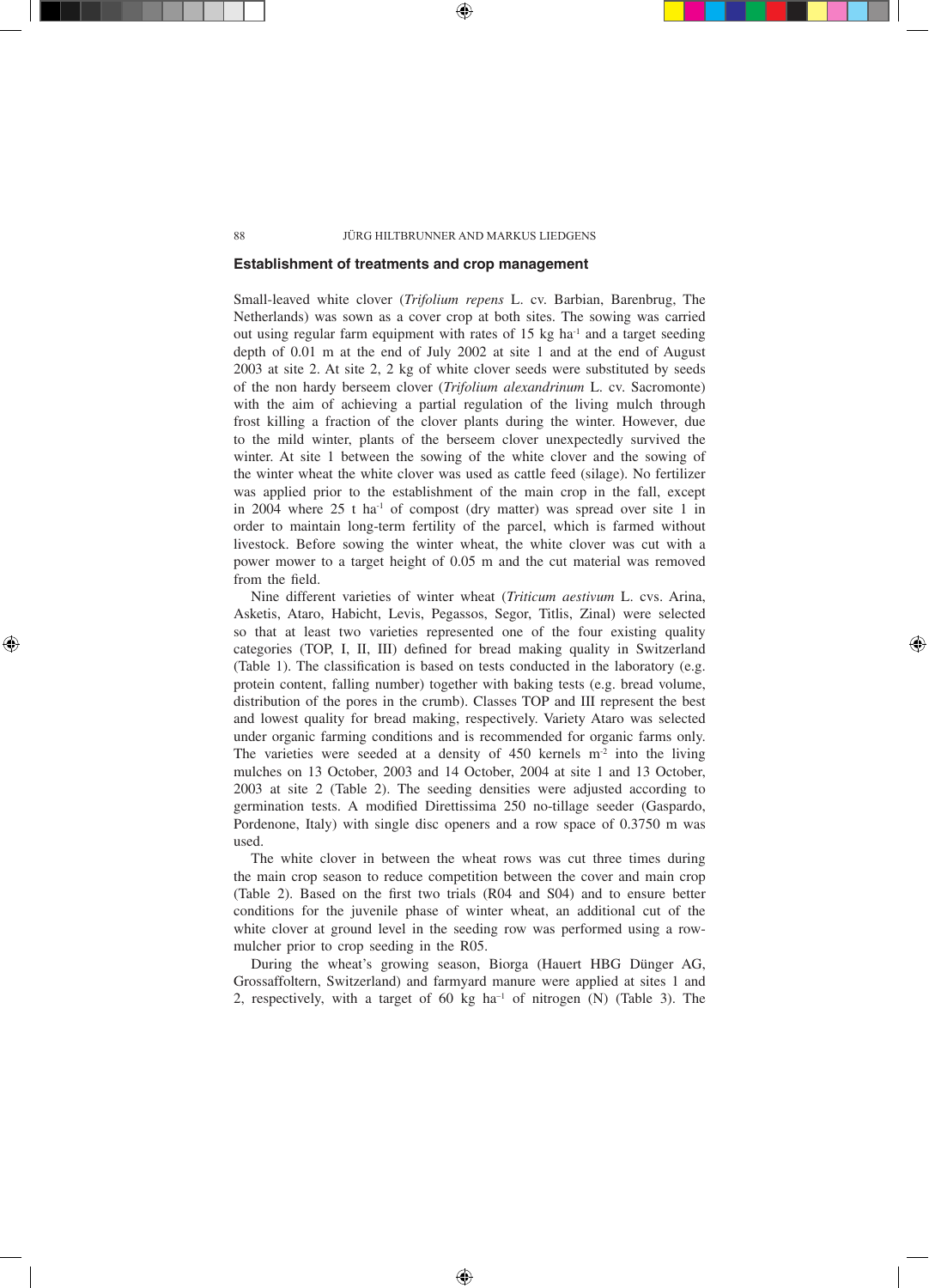⊕

total amount of fertilizer was divided into two applications; one during wheat tillering and the other during shoot elongation (Table 2).

## **Sampling and analysis of plants**

The plant, tiller and ear densities were counted before tillering (BBCH growth stage 20 (Lancashire *et al*., 1991)), at the end of tillering (BBCH 29) and after anthesis (BBCH 80), respectively, according to the BBCH scale on subplots  $(1.5 \text{ m}^2 \text{ at } R04 \text{ and } S04; 0.75 \text{ m}^2 \text{ at } R05)$  marked at the beginning of the sampling. The yield components, ear density, number of grains per ear, and the harvest index were determined from sub-plots of  $0.5 \text{ m}^2$  (R05) and 1.0 m2 (R04) cut just before harvest. In S04 no such sub-samples were harvested due to a hailstorm during the grain filling process, which greatly influenced the yield and quality parameters. Grain yield was determined from plots (12 m2 ) harvested with a combine (Wintersteiger, Ried, Austria) at S04 (3 August 2004) and R05 (27 July 2005). Due to lodging of the winter wheat at R04, the plots  $(10 \text{ m}^2)$  were harvested by hand  $(3 \text{ August } 2004)$  and threshed in the laboratory (Saatmeister, Kurt Pelz, Bad Godesberg, Germany). The grains were dried and the values of grain yield were adjusted to a moisture content of 15%.

Grain yields, grain protein concentration, and test weight (the weight of 100 litres of grain) were evaluated at maturity from the samples harvested with the combine. Number of grains per ear was calculated from measured data, while the grain weight was determined by weighing two samples of 250 grains that were counted with a numigral seed counter (Chopin SA, Villeneuve-la-Garenne, France).

### **Experimental design and data analysis**

⊕

Each trial was set up in a complete randomized block design with nine treatments (wheat varieties) and three replicates. The single plots were 2.25 x 10.0 m.

An analysis of variance including all treatments was performed for each parameter using Proc Mixed of SAS® (Littell *et al*., 1996). The single data sets were tested for the requirement of data transformation to guarantee normally distributed residuals. Treatment, environment and treatment x environment interaction terms were introduced in the linear mixed effects model as fixed effect factors while replication (block), nested within the environment, was defined as a random effect factor. Due to significant interaction terms, data sets were analysed separately for each environment.

The reported results of correlation analyses for the relation of the parameters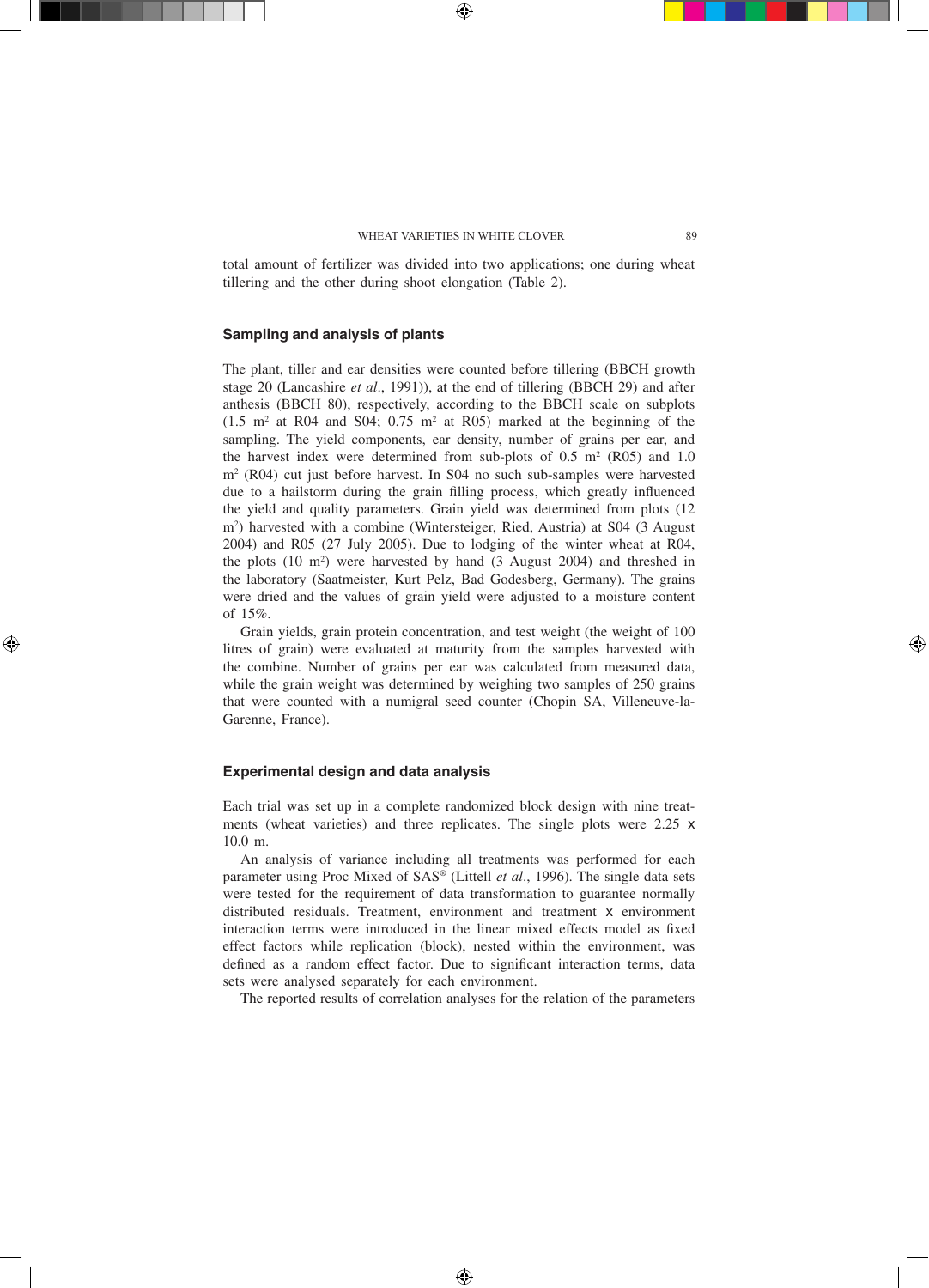| r      |
|--------|
|        |
| ב      |
| י<br>ב |

 $\bigoplus$ 

|--|

|                                                                                                                                                                                                                                                                                                                                       |                              |                | on muegianed rammig (am outer varietes) continuis.              |         |                       |                     |                       |                       |                          |
|---------------------------------------------------------------------------------------------------------------------------------------------------------------------------------------------------------------------------------------------------------------------------------------------------------------------------------------|------------------------------|----------------|-----------------------------------------------------------------|---------|-----------------------|---------------------|-----------------------|-----------------------|--------------------------|
| Variety                                                                                                                                                                                                                                                                                                                               | Arina                        | Asketis        | Ataro                                                           | Habicht | Levis                 | Pegassos            | Segor                 | Titlis                | Zinal                    |
| Breederª                                                                                                                                                                                                                                                                                                                              | Agroscope ACW,<br><b>DSP</b> | Strube         | Agroscope ART, Saatzucht Getreidezüchtung Lochow-<br>Peter Kunz | Petkus  | Agroscope<br>ART, DSP | Saatzucht<br>Strube | Agroscope<br>ART, DSP | ART, DSP<br>Agroscope | ACW, DSP<br>Agroscope    |
| Year of release in CH                                                                                                                                                                                                                                                                                                                 | 1981                         | 2001           | 2004                                                            | 1998    | 1997                  | 1998                |                       | 966                   | 2003                     |
| Quality classification <sup>b</sup>                                                                                                                                                                                                                                                                                                   |                              | $\equiv$       |                                                                 | 目       | $\equiv$              | Ξ                   | TOP                   | POP                   | $\overline{a}$           |
| Grain yield                                                                                                                                                                                                                                                                                                                           | Å                            | XXL            | $N-S$                                                           | XXL     | $\aleph$              | XXL                 | $\geq$                | $\overline{a}$        | R                        |
| Plant height                                                                                                                                                                                                                                                                                                                          | XXL                          | XXL            | XXL                                                             | S       | Σ                     | XXL                 | $\overline{a}$        | XXL                   | Σ                        |
| Protein content<br>Test weight                                                                                                                                                                                                                                                                                                        | $\overline{\phantom{0}}$     | X <sub>S</sub> | $\infty$                                                        | S       | XS                    | $\aleph$            | XXL                   | Σ                     |                          |
|                                                                                                                                                                                                                                                                                                                                       | $_{\rm X}$                   | Σ              | $\boxtimes$                                                     | S       | Σ                     | Σ                   |                       | → →                   | $\overline{\phantom{0}}$ |
| Grain weight                                                                                                                                                                                                                                                                                                                          | Σ                            |                |                                                                 | $\geq$  | S                     |                     | S                     | ┙                     | Σ                        |
| <sup>a</sup> Adresses and synonymes:                                                                                                                                                                                                                                                                                                  |                              |                |                                                                 |         |                       |                     |                       |                       |                          |
| Agroscope ART: Research station Agroscope Reckenholz-Tänikon ART Reckenholz = FAL Reckenholz, Reckenholzstrasse 191, CH-8046, Zurich,<br>Switzerland                                                                                                                                                                                  |                              |                |                                                                 |         |                       |                     |                       |                       |                          |
| Agroscope ACW: Research station Agroscope Changins-Wädenswil ACW = RAC Changins, Case postale 254, CH-1260, Nyon 1, Switzerland<br>DSP: DSP, Delley Semences et Plantes S.A. = Delley Semences et Plantes, Case postale 16, CH-1567, Delley, Switzerland<br>Lochow-Petkus: Lochow-Petkus Gmbh, Postfach 11 97, 29296, Bergen, Germany |                              |                |                                                                 |         |                       |                     |                       |                       |                          |
| Saatzucht Strube: Dr. Hermann Strube, Hauptstraße 1, D-38387, Schöningen, Germany                                                                                                                                                                                                                                                     |                              |                |                                                                 |         |                       |                     |                       |                       |                          |

 $\bigoplus$ 

Getreidezüchtung Peter Kunz: Getreidezüchtung Peter Kunz, Hof Breitlen 5, CH-8634 Hombrechtikon, Switzerland

Based on the quality index: Top: index > 130; I: index 110-130; II, III, biscuit: index 80-110; no baking quality, for animal feeding: index  $\leq 80$ 

Grain yield / protein content / test weight:  $XXL = \text{very high, } XI = \text{medium to high, } M = \text{medium, } S = \text{medium to poor, } XS = \text{poor, } XSS = \text{poor, } XSS = \text{poor, } YSS = \text{poor, } YSS = \text{poor, } YSS = \text{poor, } YSS = \text{poor, } YSS = \text{poor, } YSS = \text{poor, } YSS = \text{poor, } YSS = \text{poor, } YSS = \text{poor, } YSS = \text{poor, } YSS = \text{p$ very poor.<br>Plant height: XXS = very short, XS = short, S = medium to short, M = medium, L = medium to long, XL = long, XXL = very long<br>Grain weight: S = low, M = medium, L = large Plant height:  $XXS = v$ ery short,  $XS =$  short,  $S =$  medium to short,  $M =$  medium,  $L =$  medium to long,  $XL = \text{long}$ ,  $XXL = v$ ery long very poor.

Grain weight:  $S = low$ ,  $M = medium$ ,  $L = large$ 

Source: Menzi et al. (2003) except for Ataro (adapted from www.peter-kunz.ch). Source: Menzi *et al*. (2003) except for Ataro (adapted from www.peter-kunz.ch).

 $\bigoplus$ 

# 90 JÜRG HILTBRUNNER AND MARKUS LIEDGENS

 $\bigoplus$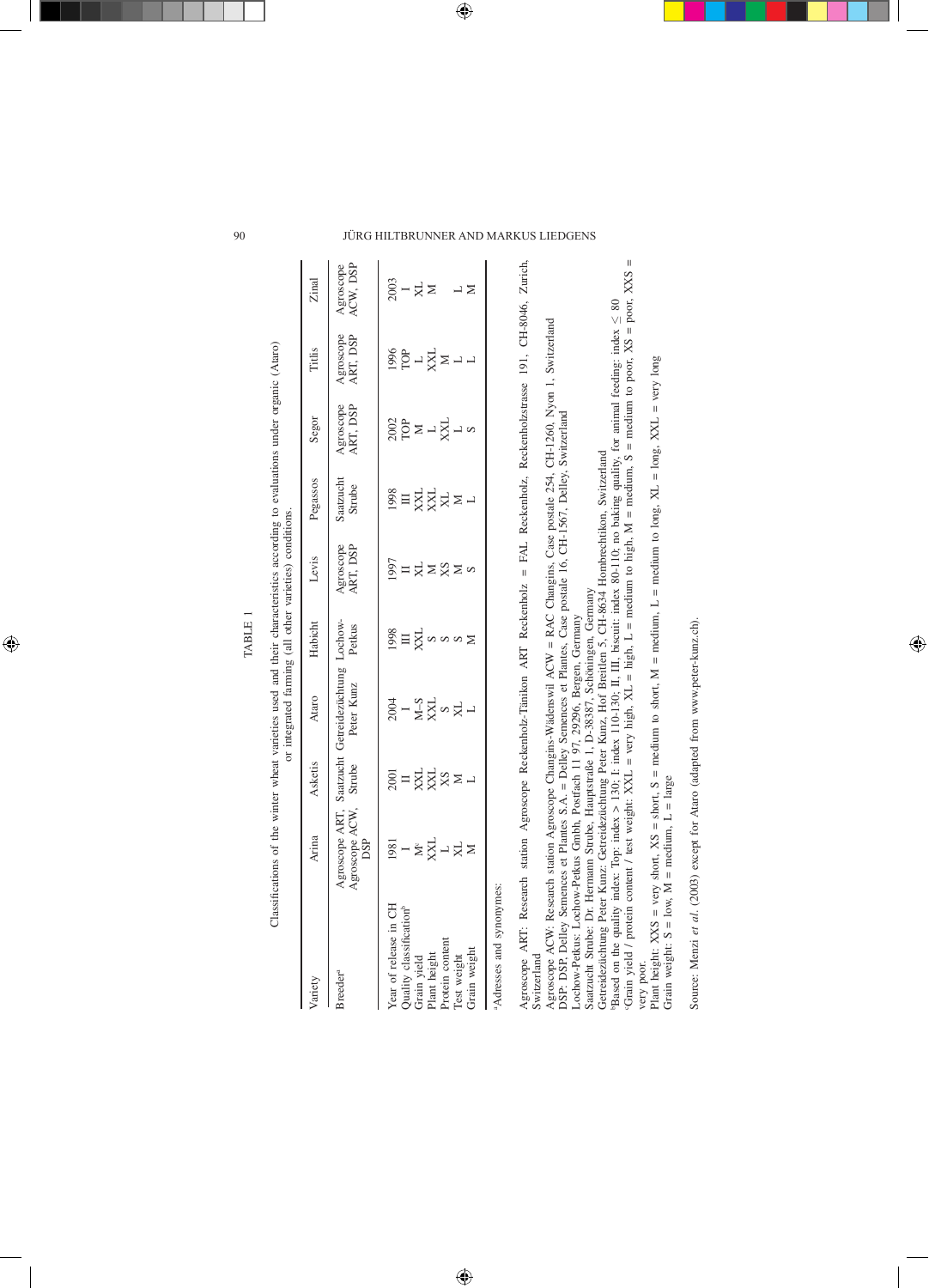$\bigoplus$ 

## TABLE 2

Overview of the agricultural practices for winter wheat in the three trials,

|                          | Trial<br>site       | R <sub>04</sub><br>Reckenholz | S <sub>04</sub><br>Strickhof | R <sub>05</sub><br>Reckenholz |
|--------------------------|---------------------|-------------------------------|------------------------------|-------------------------------|
| Season                   |                     | 2003/2004                     | 2003/2004                    | 2004/2005                     |
| Wheat seeding            |                     | 13 Oct                        | 13 Oct                       | 14 Oct                        |
| Mowing in the intra-row: | 1st time            | 19 Mar                        | 19 Mar                       | 9 Dec                         |
|                          | 2nd time            | $30$ Apr                      | 14 May                       | 4 Apr                         |
|                          | 3rd time            | $19$ Jun                      | $19$ Jun                     | 2 May                         |
| Fertilizing:             | At tillering        | 25 Mar                        | 18 Mar                       | 21 Mar                        |
|                          | At shoot elongation | 29 Apr                        | 21 Apr                       | 13 Apr                        |
| Wheat harvest            |                     | 3 Aug                         | 3 Aug                        | $27$ Jul                      |

within the living mulch system and for the relation of the corresponding parameters of the official Swiss variety testing and the results obtained in this study are based on the Pearson's product-moment correlation calculated with the function cor.test() of R (R Development Core Team, 2005).

## **Results**

⊕

Except for plant density, the analyses of variance showed that all of the studied parameters were influenced by either the wheat variety, the environment or their interaction (Table 4). The ear density was only affected by the environment, whereas the harvest index was basically determined by the wheat variety.

## **Grain yield**

Grain yields were influenced by the wheat varieties and the environments. Averaged over the environments, Asketis (3.12 Mg ha<sup>-1</sup>) yielded highest and

TABLE 3

Form of fertilizer and amount of nutrients applied (kg ha<sup>-1</sup>) in the three trials (R04, S04, R05).

| Nutrient       |                           |                           | R <sub>05</sub> |        |  |  |  |
|----------------|---------------------------|---------------------------|-----------------|--------|--|--|--|
|                | R <sub>04</sub><br>Biorga | S <sub>04</sub><br>Manure | Compost         | Biorga |  |  |  |
| Navailable     | 60                        | 60                        | 35              | 60     |  |  |  |
| $P_2O_5$       |                           | 54                        | 147             | -      |  |  |  |
|                |                           | 240                       | 230             |        |  |  |  |
| $K_2O$<br>$Mg$ |                           | 15                        | 1127            |        |  |  |  |
| Ca             |                           | 60                        | 142             | -      |  |  |  |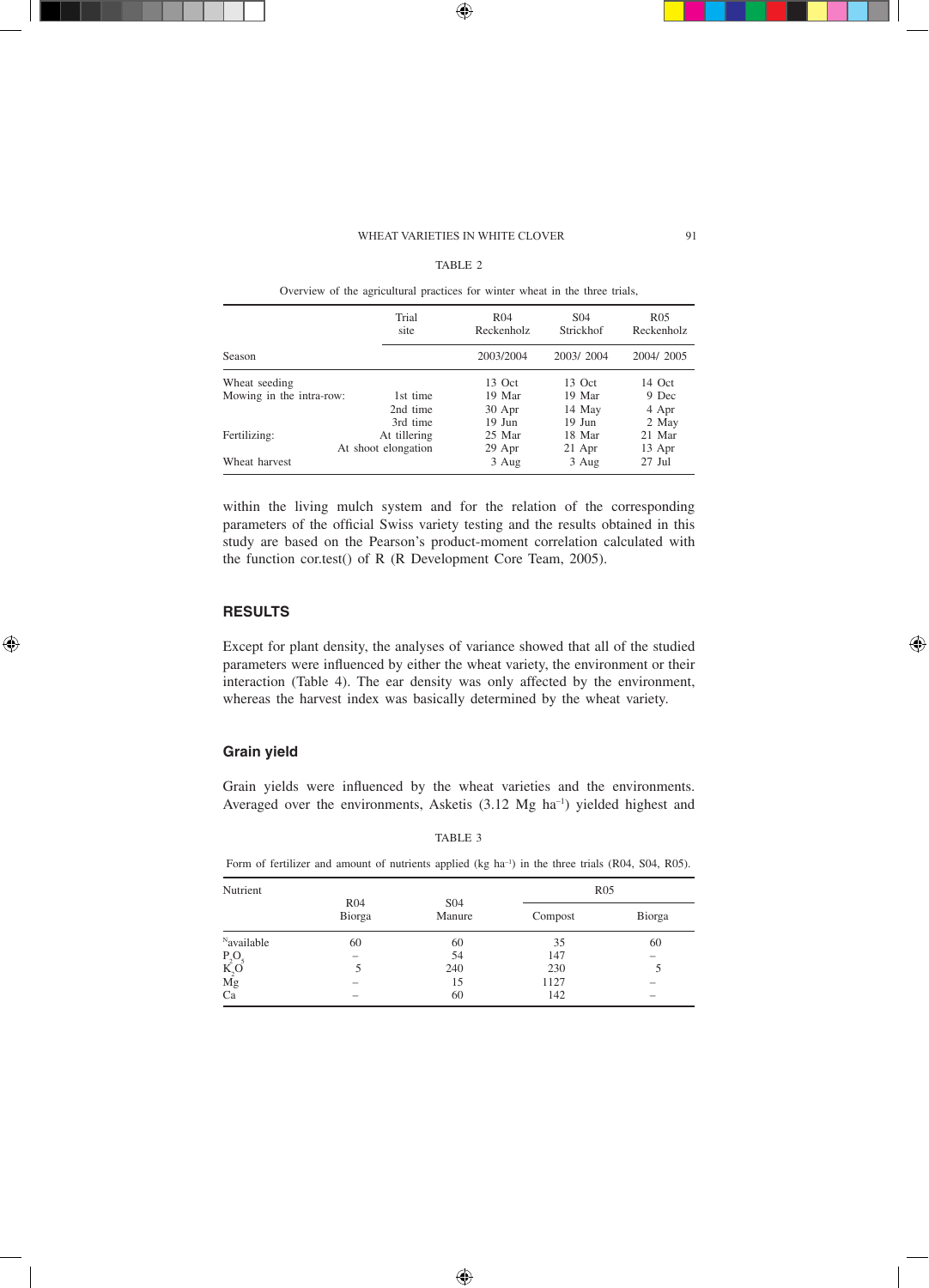⊕

Arina (2.18 Mg ha<sup>-1</sup>) lowest (Table 5). Mean grain yield at R04 (2.20 Mg ha<sup>-1</sup>) and S04 (2.25 Mg ha<sup>-1</sup>) reached only 68 and 69%, respectively, of the value observed at R05 (3.26 Mg ha<sup>-1</sup>). Based on pairwise t-tests there were little significant differences among the tested wheat varieties at R04 and S04: at R04 only Titlis  $(2.25 \text{ Mg} \text{ ha}^{-1})$  yielded significantly more than Zinal  $(1.83 \text{ m})$ Mg ha<sup>-1</sup>), while at S04 Asketis (2.87 Mg ha<sup>-1</sup>) yielded significantly more than Arina (1.73 Mg ha<sup>-1</sup>), Ataro (2.14 Mg ha<sup>-1</sup>) and Habicht (1.70 Mg ha<sup>-1</sup>). At R05 a clearer pattern emerged, with Asketis (4.11 Mg ha–1) and Habicht (4.05 Mg ha<sup>-1</sup>) showing a significantly higher grain yield than all other wheat varieties, except for Pegassos  $(3.64 \text{ Mg } ha^{-1})$ , which was classified as intermediate. Besides the limited statistical distinction of the wheat varieties, their ranking often changed within the three studied environments. For example, the yield of Habicht was among the best at R05 and among the worst at R04 and S04. Nevertheless, some systematic effects can be recognized. Asketis, Titlis and Pegassos were always among the best yielding varieties, while Arina and Zinal were among the lowest yielding varieties.

Grain yield correlated significantly with ear density  $(r = 0.41; p < 0.001)$ and plant height ( $r = 0.43$ ;  $p < 0.001$ ) when calculated over all trials and varieties. With respect to variety, the influence of plant height on grain yield was significant for most varieties, e.g. Asketis ( $r = 0.94$ ;  $p < 0.001$ ) and Habicht ( $r = 0.80$ ;  $p < 0.01$ ). The only exceptions to this general rule are Arina (r = 0.56; p > 0.05) and Ataro (r = 0.57; p > 0.05).

⊕

## **Plant establishment and densities**

Although the number of established plants varied between 282 (Habicht) and 340  $\mathrm{m}^2$  (Ataro), no significant differences between the varieties were observed (Table 5). Due to the fact that tillering depended on the variety and the environment, the range of values observed for the tiller density was even greater than that of plant density. Interestingly, the extremes were observed for the same variety (Habicht) at different environments: 284 (R04) and 589  $m^{-2}$ (R05). Tillering was always highest in Asketis and Pegassos. The number of ears did not vary among the varieties (Table 5) and averaged  $173 \text{ m}^{-2}$  in R04 and 304 m–2 in S04 and R05.

## **Plant height and harvest index**

The plant height varied among the trials (0.80, 0.86 and 0.91 m at R04, S04 and R05, respectively) and wheat varieties (Tables 5 and 6). For wheat varieties, plant height was the most distinguishable parameter measured; the means are separated into six groups. Arina (0.96 m) was the tallest variety of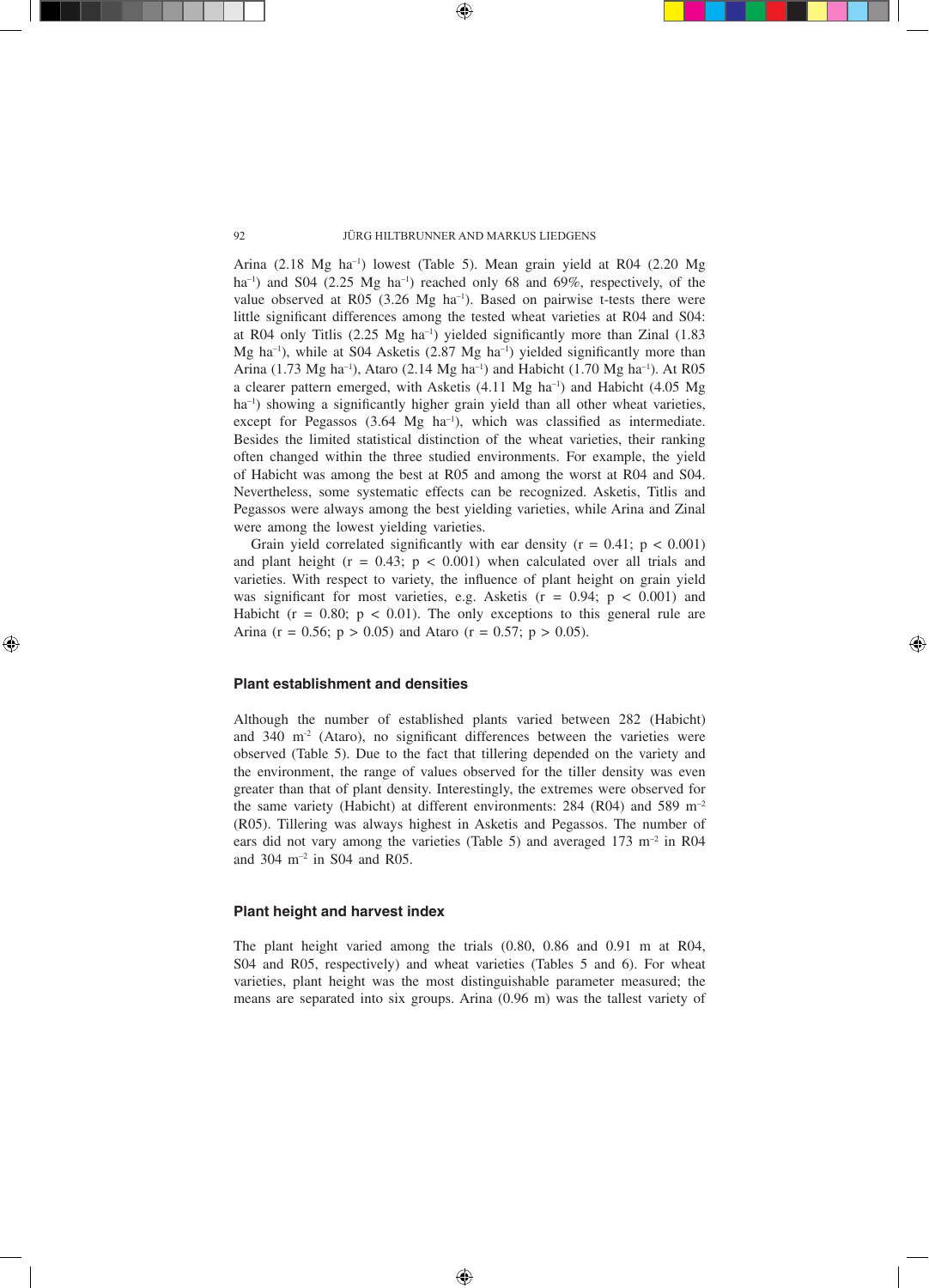⊕

all and Levis (0.73 m) the shortest, although it was not significantly different from Habicht (0.75 m). The other intermediate groups were: Atar and Titlis (0.93 m), Pegassos and Asketis (0.89 m), Segor (0.86) and Zinal (0.77).

The harvest index (HI) only varied among varieties and can be split into four groups: the largest values were observed for Habicht (52.2%), followed by the second group with a HI between 47.7% and 49.0% (Zinal, Levis, Asketis and Pegassos). Ataro, Segor and Titlis form the third group with a HI between 43.1% and 44.1%, and finally Arina with a HI of 40.7%.

## **Yield components**

⊕

The grain weight depended on the environment, being significantly higher in R04 (49.0 mg) than in S04 (43.9 mg) and R05 (43.3 mg), and on the wheat varieties. Grain weight was a distinguishing factor for the tested wheat varieties, classifying them in five different categories. Asketis (50 mg) and Pegassos (49 mg) showed the largest and Arina (39 mg) the smallest values (Table 5). There was no association between the grain weight and the grain yield  $(r = 0.06; p > 0.05)$ .

The number of grains per ear was significantly decreased at S04 (16.7) compared with R04 (26.0) and R05 (24.7). Averaged across all trials, Asketis formed the most grains per ear (28) among the wheat varieties. This value was considerably higher than those observed for Arina, Habicht, Zinal, Ataro and Levis, which ranged between 22 and 18. The number of grains per ear significantly influenced the grain yield when averaged over all trials  $(r = 0.44;$  $p < 0.001$ ).

#### TABLE 4

Analyses of variance for the effects of environment (E), variety (V), and their interaction on grain yield, yield components and quality parameters of winter wheat sown at 450 kernels m–2 into a living mulch of white clover.

| Parameter             |        | p-values |        |
|-----------------------|--------|----------|--------|
|                       | E      | V        | E x V  |
| Plant density         | 0.1505 | 0.1665   | 0.3844 |
| Tiller density        | 0.0435 | 0.0829   | 0.0183 |
| Tillering coefficient | 0.2420 | 0.0001   | 0.0114 |
| Ear density           | 0.0007 | 0.3167   | 0.4555 |
| Plant height          | 0.0037 | 0.0001   | 0.0709 |
| Grains per ear        | 0.0021 | 0.0238   | 0.8554 |
| Grain yield           | 0.0747 | 0.0007   | 0.0156 |
| Harvest index         | 0.2619 | 0.0001   | 0.2661 |
| Grain weight          | 0.0004 | 0.0001   | 0.0741 |
| Test weight           | 0.0005 | 0.0001   | 0.0001 |
| Grain protein         | 0.0001 | 0.0001   | 0.0028 |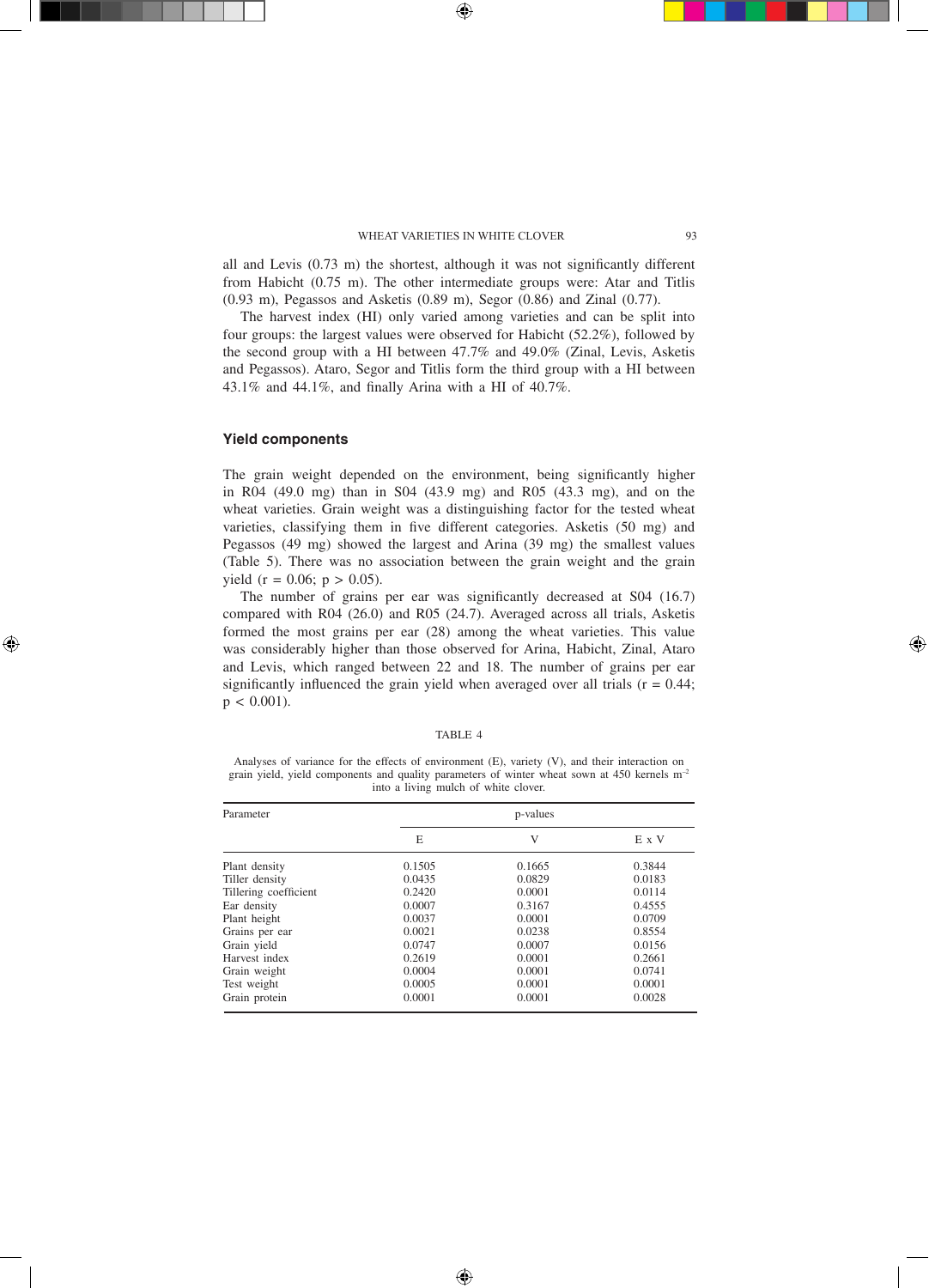⊕

## **Quality parameters**

The grain's protein content varied significantly among the three trials, being highest at R04 (14.0%), intermediate at S04 (13.0%) and lowest at R05 (12.2%). Among the wheat varieties, Segor always showed the highest protein content in the grain (15.3, 14.6 and 14.2% at R04, R05 and S04, respectively). Comparable values were found for Arina (at R04 and S04) and Levis (R04). However, Levis was also among those wheat varieties with the lowest protein content in the grain at S04. The wheat varieties Asketis and Pegassos always had the lowest protein content in the grain.

The test weight was higher at R04 (0.833 kg  $l^{-1}$ ) and R05 (0.828 kg  $l^{-1}$ ) then at  $S04$  (0.810 kg  $l^{-1}$ ). Arina, Ataro, Zinal and Titlis were usually the wheat varieties with the highest test weight and were indistinguishable among each other. The wheat varieties with the lowest test weight in all three trials were Asketis and Habicht. Levis, Pegassos, and Segor typically showed intermediate values for the test weight.

## **Comparison with the conventional variety testing**

Although the plant height in the living mulch system was generally lower than the data obtained in the official variety testing, their correlation was positive and highly significant (Table 6). Similarly, the test weight of the varieties also corresponds well in the different cropping systems. The relationship of the protein content and the grain weight between the two cropping systems was still significant, but the correlation was less distinct than the the plant height and the test weight. Contrastingly, the correlation of the grain yield between the two cropping systems was only significant at R05.

⊕

#### **Discussion**

## **Grain yield**

⊕

Grain yields observed for winter wheat in living mulches of white clover in this study (Table 5) were similar or higher to values reported in studies also using a no-tillage seeder at comparable fertilizer levels (White & Scott, 1991; Bergkvist, 2003b). However, compared with studies with strip-band cultivation for wheat seeding (Jones & Clements, 1993; Thorsted *et al*., 2006b), the present yield results were at the lower range of the reported values. In one trial, the yields of the best varieties were even comparable to organic farming systems with ploughing (4100 kg ha<sup>-1</sup>, Maeder *et al.*, 2002).

In the tested living mulch system with widely spaced rows of winter wheat,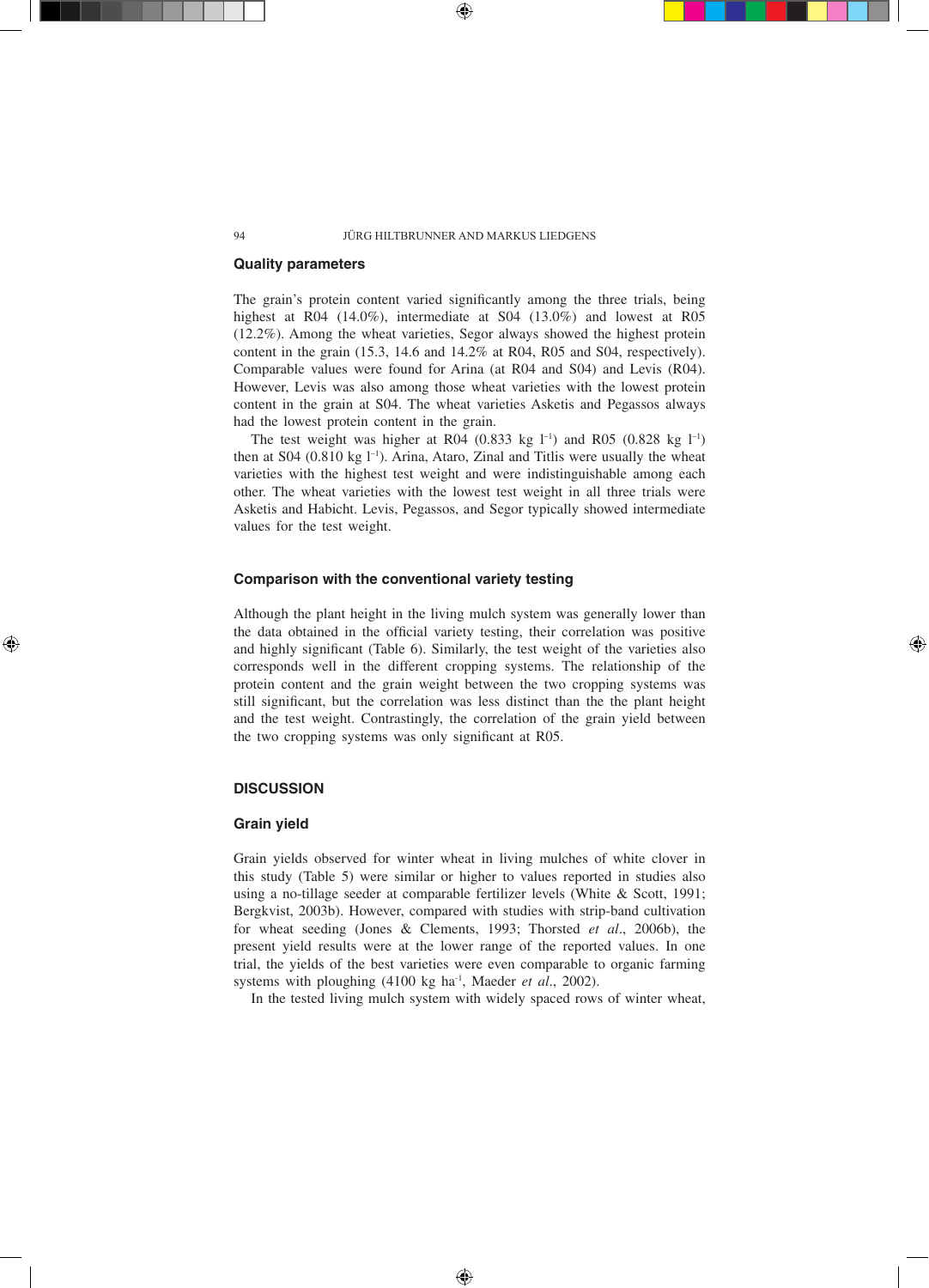$\bigoplus$ 

|                                                                                                | lensity<br>Plant | ensit                 | befficient<br>Tillering | Ear<br>density<br>no. $m^{-2}$ )    | $\begin{array}{c} \rm{Plant}\\ \rm{right}\\ \rm{cm)} \end{array}$                                                         | Harvest ndex $(\%)$ | Grains<br>per ear | veight (mg<br>Grain                                                      | Test<br>weight<br>$(kg 1^{-1})$                                     | Grain<br>protein<br>$(\%)$ | Grain<br>yield<br>(kg $\text{ha}^{-1}$ )                                                                     |
|------------------------------------------------------------------------------------------------|------------------|-----------------------|-------------------------|-------------------------------------|---------------------------------------------------------------------------------------------------------------------------|---------------------|-------------------|--------------------------------------------------------------------------|---------------------------------------------------------------------|----------------------------|--------------------------------------------------------------------------------------------------------------|
|                                                                                                |                  |                       |                         |                                     |                                                                                                                           |                     |                   |                                                                          |                                                                     |                            | $2179$<br>$3123$<br>$3123$<br>$3123$<br>$3123$<br>$3123$<br>$3123$<br>$3123$<br>$3123$<br>$31271$<br>$31271$ |
|                                                                                                |                  |                       |                         |                                     |                                                                                                                           |                     |                   |                                                                          |                                                                     |                            |                                                                                                              |
|                                                                                                |                  |                       | ್ಲ                      |                                     |                                                                                                                           |                     |                   |                                                                          |                                                                     |                            |                                                                                                              |
| Arina<br>Asketis<br>Ataro<br>Ataro<br>Levis<br>Pegassos<br>Pegassos<br>Segor<br>Segor<br>Segor | s<br>8888585588  | E S S S S S S S S S S |                         | cadadores<br>Cadadores<br>Cadadores | 0.98<br>0.88 77 78 86 0.00<br>0.000 0.000 0.000 0.000 0.000 0.000 0.000 0.000 0.000 0.000 0.000 0.000 0.000 0.000 0.000 0 |                     | .<br>ฌฅฅฅฅฅสสส    | ० <sup>व</sup> र्घ ० ० व ० ० ०<br>७ व ० ० ० व ० ० ०<br>० व ८ ० ० व ० ० ० | - 837<br>0.806 7<br>0.0.828 827<br>0.0.0.0.0.0.0.0<br>0.0.0.0.0.0.0 |                            |                                                                                                              |
|                                                                                                |                  |                       | $\equiv$                |                                     |                                                                                                                           |                     |                   |                                                                          |                                                                     |                            |                                                                                                              |
|                                                                                                |                  |                       |                         |                                     |                                                                                                                           |                     |                   |                                                                          |                                                                     |                            |                                                                                                              |
|                                                                                                |                  |                       |                         |                                     |                                                                                                                           |                     | 222               |                                                                          |                                                                     |                            |                                                                                                              |
|                                                                                                |                  |                       | $\frac{1}{2}$           |                                     |                                                                                                                           |                     |                   |                                                                          |                                                                     |                            |                                                                                                              |
|                                                                                                |                  |                       | 8 ಜ                     |                                     |                                                                                                                           |                     |                   |                                                                          |                                                                     |                            |                                                                                                              |

 $\bigoplus$ 

WHEAT VARIETIES IN WHITE CLOVER 95

 $\bigoplus$ 

 $\bigoplus$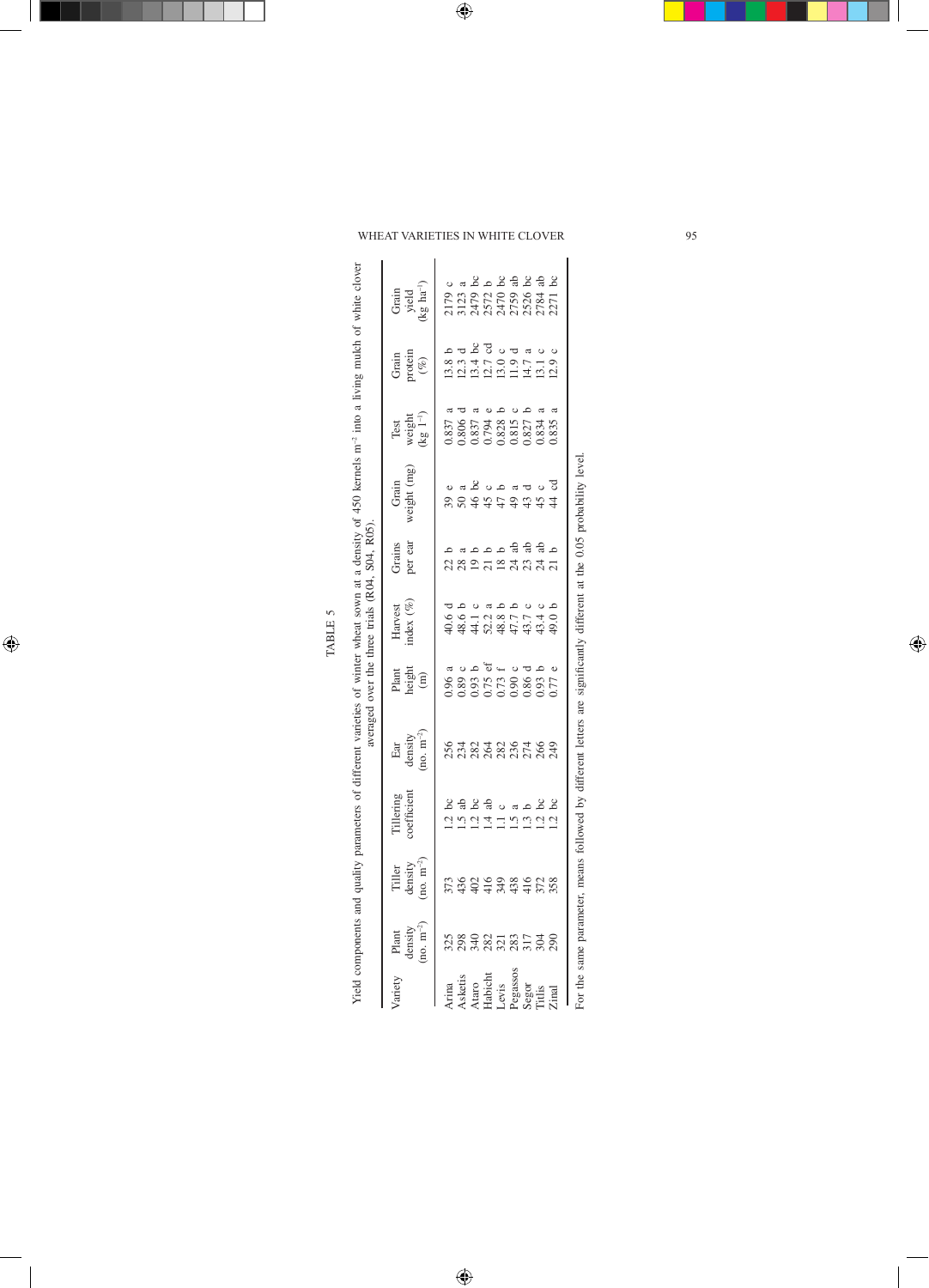⊕

### TABLE 6

#### Correlation coefficients between winter wheat traits measured in the current study and data<sup>ª</sup> of the official variety testing of Switzerland.

| Parameter     |      | Mean          |         | R <sub>04</sub> |      | S <sub>04</sub> |      | R <sub>05</sub> |  |
|---------------|------|---------------|---------|-----------------|------|-----------------|------|-----------------|--|
|               | r    | p-value       | r       | p-value         | r    | p-value         |      | p-value         |  |
| Plant height  | 0.92 | ***           | 0.95    | ***             | 0.97 | ***             | 0.75 | *               |  |
| Grain weight  | 0.70 | $\frac{1}{2}$ | 0.72    | *               | 0.77 | $*$             | 0.56 | ns              |  |
| Test weight   | 0.93 | ***           | 0.92    | ***             | 0.85 | **              | 0.63 | ÷               |  |
| Grain protein | 0.83 | **            | 0.83    | **              | 0.67 | ÷               | 0.77 | $\ast$          |  |
| Grain yield   | 0.59 | ÷             | $-0.01$ | ns              | 0.29 | ns              | 0.70 | *               |  |

a Mean of available testing environments.

†, \*, \*\*, \*\*\* significant at the 0.1, 0.05, 0.01, 0.001 probability level, respectively; ns, not significant.

varieties with longer shoots generally yielded higher than varieties with shorter shoots. This can be explained by the stronger shading of the inter-row space, which increased the competitive strength of the crop plants in relation to the white clover crop, resulting in a positive impact on the grain yield. The relevance of long shoots for good yields of winter wheat in living mulches of white clover is substantiated by the positive overall correlation between plant height and grain yield. With respect to variety, only Arina and Ataro did not react this way, which can be explained by their very low harvest index. The positive shading effect that plant height had on white clover is also supported by visual observations during the course of the experiments and was already mentioned by Davis & Woolley (1993). They argued that taller shoots are a pre-requisite for the achievement of adequate yield levels because it is most likely that such plants will optimally occupy the aerial environment in mixed cropping systems. The importance of light competition in living mulches was also studied by Thorsted *et al*. (2006b); they showed that competition is strongest at the height of the clover leaves and hence, short genotypes, which have their leaf mass closer to the clover leaves, are affected proportionally more by competition than taller genotypes. However, this condition only holds true when the cover crop in the inter-row space is not kept close to the soil surface by mechanical means. Further investigations of the competitive strength of wheat genotypes with regard to cover crops also need to include the leaf arrangement (erectophil or planophil) and its interaction with plant height.

There is also evidence that the positive effect of plant height on wheat yield in living mulches is more important the higher the competitive pressure exerted by the cover crop: among the environments, correlation between plant height and grain yield was positive and highly significant at R04, but not at R05. This effect was probably brought about by the mowing of the cover crop just prior to the wheat seeding at R05 and at an earlier time in the spring, which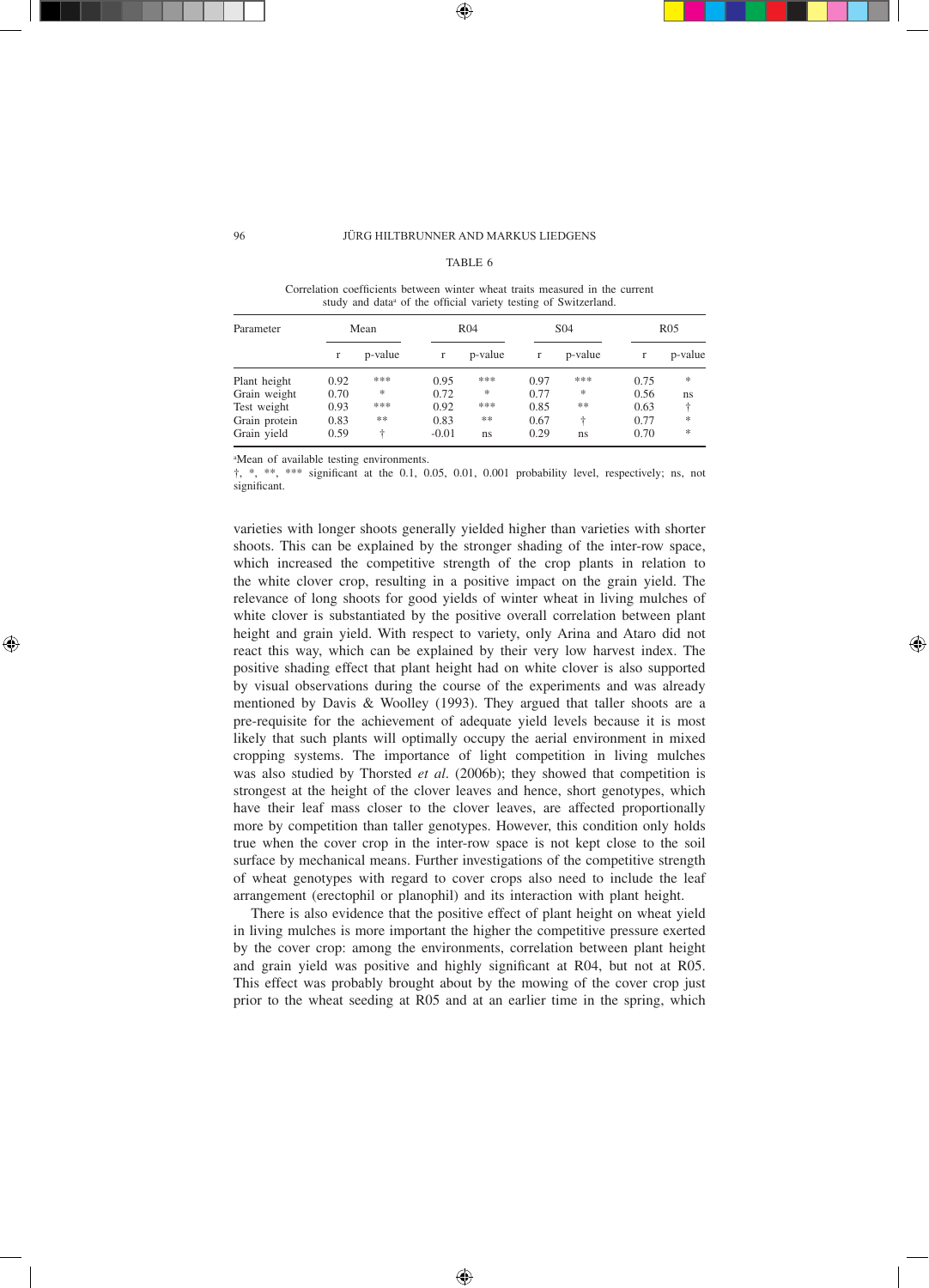⊕

reduced its biomass at the end of tillering (BBCH 29) by about 50% (data sampled in Titlis plots, not shown) when compared with R04, which likely reduced the competition exerted by the white clover on the wheat plants. This pre-sowing damage suffered by the cover crop enabled more light to reach the crop levels close to the soil surface (Thorsted *et al*., 2006b), which is relevant for a good development and especially for tillering (Vielemeyer & Weissert, 1990), while also affecting the grain yield (Table 5). Consequently, a significant correlation between the tillering coefficient and grain yield was observed at R04 ( $r = 0.61$ ,  $p < 0.0001$ ) as well as R05 ( $r = 0.63$ ;  $p < 0.001$ ). Unfortunately the data from S04 can not be used to support the findings at the other two experimental sites: the low grain yield in S04, which normally would not have been expected based on the ear densities recorded, was due to a hailstorm shortly before the harvest.

#### **Development of the main crop densities**

⊕

Plant establishment was low in all trials (66-72%) and for all tested varieties (62-76%) even though the seeding density was adjusted for the germination rate tested for each variety separately. Therefore, some problems must have occurred at or shortly after germination; suboptimal seed bed conditions (Neumann, 2005) caused by the disc of the seeder in the proximity of the seedlings and the occurrence of slugs or diseases are reasons that may have been responsible for the reductions of plant densities. Plant establishment problems in no-tillage and organic farming systems are known (e.g. Sunderman, 1999; Hasler *et al*., 2000). In order to increase the competitiveness of one of the partners in a mixed crop environment, increasing the seeding density has been proposed for intercropping in general (Davis & Woolley, 1993) and the benefits on grain yields of winter wheat in living white clover mulches have been reported elsewhere (Hiltbrunner *et al*., 2007b).

However, increased tillering, as observed for Asketis, Pegassos and Habicht, when compared with most of the other varieties, is no guarantee for an increase in ear density as well (Table 5). The fact that the tillering of these varieties was much higher in R05 than in the others indicates that these varieties could profit more than the others in conditions of reduced light competition caused by mulching in the row prior to seeding.

At harvest, the number of ears was greatly reduced in all varieties. The effect of tiller reduction on ear density was much higher in R04 (53%) than in S04 (21%) and R05 (32%). This may be partly explained by the timing of mowing between the rows of the main crop (to control the cover crop) at R04: it was probably too late for the very competitive white clover causing lack of light for a larger proportion of tillers at R04 than at R05. Although the first spring mowing was carried out on the same date for both S04 and R04, the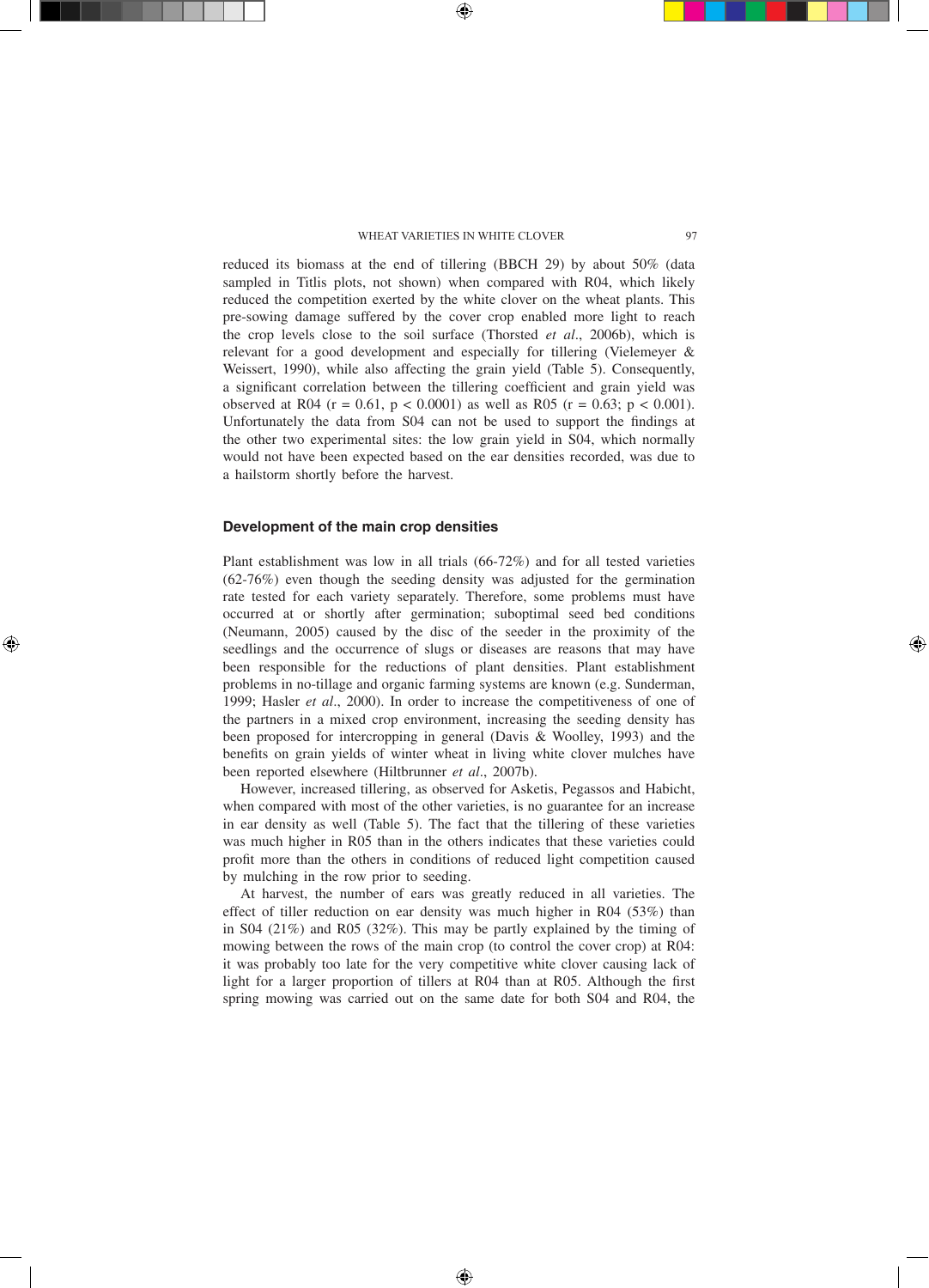⊕

competition exerted by the white clover was lower in S04, mainly due to the later establishment of the living mulch. In addition to the later mowing, the reduced competitiveness of the wheat plants in R04 than in the other trials may also be due to the organic fertilizer source: Liquid farmyard manure with readily available N was used in S04, while Biorga, a solid and hence slower releasing fertilizer, was applied in the other trials. The later application in R04 than in R05 retarded the availability of N for the wheat plants in R04 decreasing their competitiveness.

## **Yield components**

Averaged across all trials and varieties the grain yield was positively and similarly influenced by both the ear density and the number of kernels per ear, while, as was also observed by Bavec *et al*. (2002), the effect of the grain weight on the grain yield was very weak and not significant. The fact that the ear density was negatively related to the number of kernels per ear and the grain weight, shows that at low ear densities the number of kernels per ear and the grain weight may become more important, which was also shown in other studies conducted in conventional cropping systems (Blue *et al*., 1990; Bavec *et al*., 2002). Taking into account the influence of the hailstorm at S04 on the number of kernels per ear and hence considering only trials R04 and R05, ear density is shown to be more important  $(r = 0.62; p < 0.0001)$  for the grain yield than the number of kernels per ear  $(r = 0.30; p < 0.05)$ , which is in agreement with other findings in conventional cropping systems (Bavec *et al*., 2002).

Except for the negative relation between ear density and grain weight, hardly any other relationship between yield components is significant with respect to variety. This might be explained to some extent by the fact that the grain weight is much more variable across varieties and among environments as well as very little variation within a single variety. The current results suggest that yield components of winter wheat in living mulch systems generally react in a similar way as those reported in studies with conventional systems.

## **Quality parameters**

The protein content, grain weight and test weight in the three trials varied between the varieties and hence depended mainly on the genetic potential, which agrees with the fact that these parameters are also used to characterize and classify the varieties in the official recommendation of the wheat variety testing (Menzi *et al*., 2003; Table 1).

⊕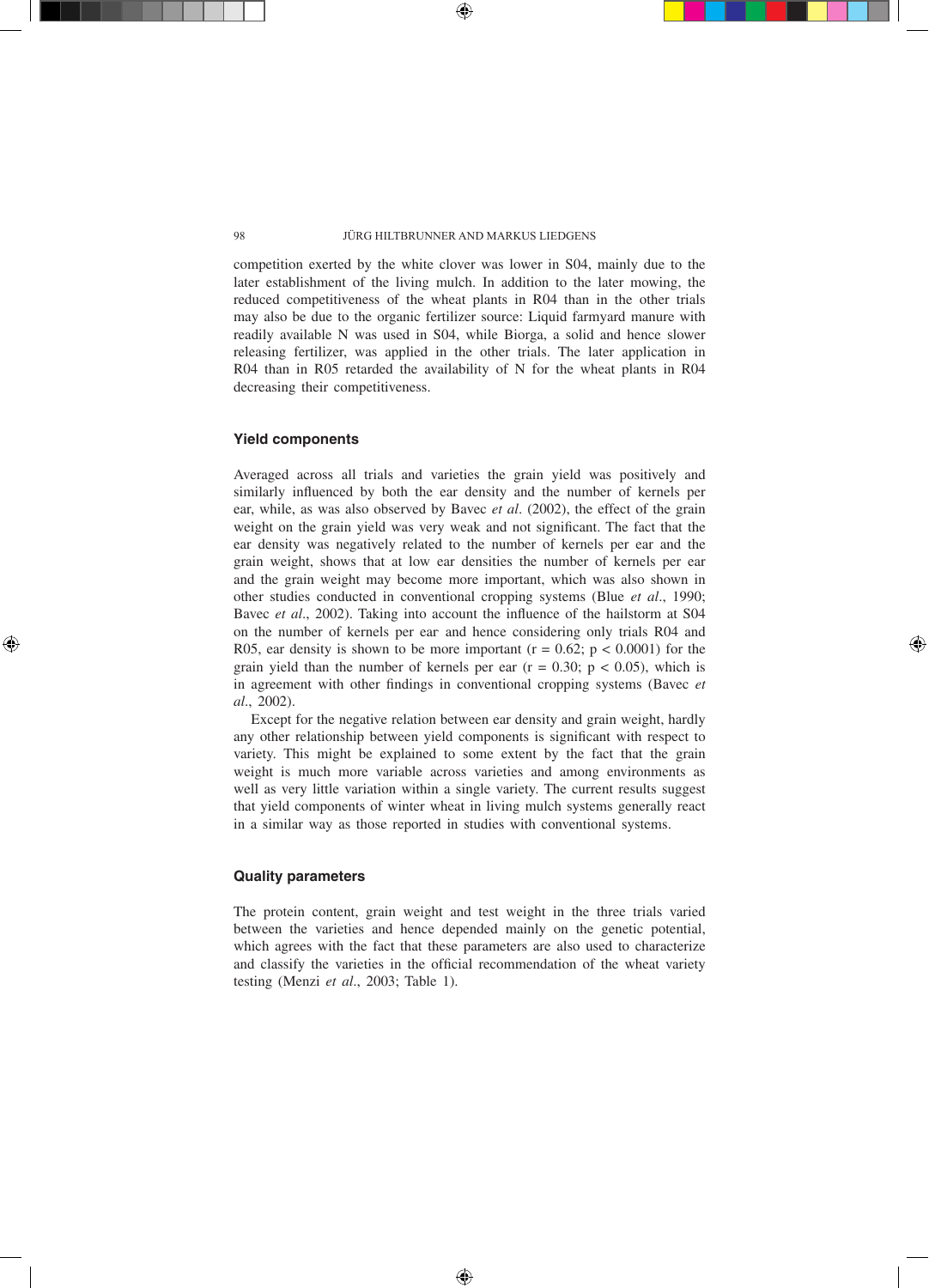⊕

## **Comparison with the conventional variety testing**

The fact that only grain yield at R05 correlated well with the yield levels under conventional cropping (Table 6) may indicate that the lower the competition from white clover (see above) the better the yield potential of winter wheat under these conditions. Davis & Woolley (1993) stated that genotype x cropping system interactions are mainly observed when competition is higher and significant differences among the cultivars' competitive ability exists. Although the competition was generally higher than in systems using ploughing, the differences of the competitive ability of the varieties used in this study were not evaluated in previous experiments.

The negative response of protein content to an increased grain yield was more pronounced in varieties already classified as inferior (III)  $(r = -0.61;$  $p < 0.01$ ) than in superior varieties (TOP,  $r = -0.49$ ;  $p = 0.053$ ). Furthermore, Kramer (1979) showed that at a given environment a negative correlation exists between the grain yield and the protein content, which is attributed to genetic differences. The significant interaction of variety x environment for the protein content (Table 4) indicates that varieties do not react identical at different environmental conditions and is in agreement with Kramer's statement (1979), which mentions the diverse response of the grain protein of different genotypes depending on the environment.

Asketis, Pegassos and Habicht, which are grouped in classes II or III (Table 1) and consist of varieties with lower quality and higher yield level, generally yielded highest in the living mulch systems. This shows that varieties that are selected in conventional cropping systems to produce a higher grain yield with a lower quality are better adapted to conditions of stronger plant competition. Since biomass and yield are typically closely correlated and biomass is an indicator of competitive strength, it can be assumed that varieties of these classes are better suited to compete with a living cover crop. However, it is the tillering coefficient and not the ear density that distinguished these varieties from the others. Therefore, it is hypothesized that besides the importance of the ear density for grain yield formation as discussed above, tiller formation is also an important characteristic for wheat varieties cultivated in a living mulch system under the stated management conditions.

## **Conclusions**

⊕

Among the best yielding wheat varities in the living mulch system (Asketis, Titlis, Pegassos and Habicht) three were from the two lowest grain quality classes (II and III). These three varieties profited from a higher tillering intensity. In addition Asketis and Pegassos were among those with a long shoot, an indication of a strong shading and, thus, suppression of the cover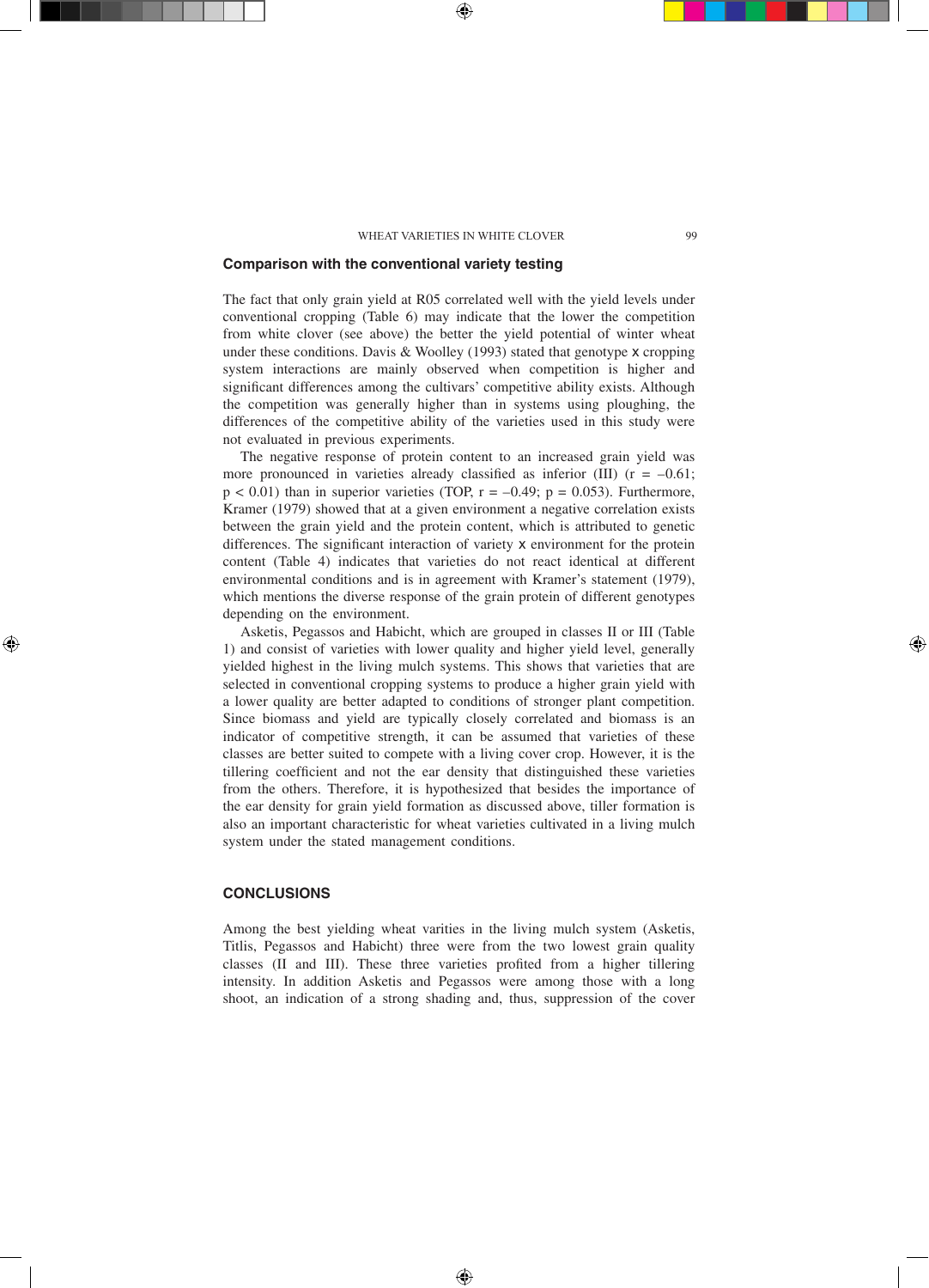⊕

crop. However, this explanation does not apply to Habicht, the second shortest genotype. Hence, in order to enable satisfying yields of high quality wheat in living mulch systems, competition with the clover needs to be reduced more than with low quality and high yielding varieties which are suited better to the living mulch system with white clover.

When the competition between the winter wheat crop and the white clover living mulch is strong, the yield performance of the wheat varieties does not reflect the official recommendation elaborated from field trials conducted under conventional conditions, probably because of the negative effect of the interspecific competition on the ear density. However, when the crop management allows for a reasonable competitive advantage of the wheat plants, yield performance of winter wheat varieties sown in a living mulch of white clover closely reflect the results from conventional cropping. Contrastingly, when grain quality is the main goal, the official recommendation is a reliable guideline for choosing winter wheat varieties for cultivation in white clover living mulches.

## **Acknowledgements**

The authors would like to thank F. Gut, C. Humphrys, F. Käser, H.-H. Rast and E. Uhlmann for their support in the field and M. Menzi and M. Anders for providing data from the official variety testing experiments. D. Nobert is acknowledged for proof-reading the manuscript.

#### **References**

⊕

- Bavec, M., Bavec, F., Varga, B. & Kovacevic, V. (2002). Relationships among yield, it's quality and yield components, in winter wheat (*Triticum aestivum* L.) cultivars affected by seeding rates. *Bodenkultur,* **53**, 143–151.
- Bergkvist, G. (2003a). Influence of white clover traits on biomass and yield in winter wheat- or winter oilseed rape-clover intercrops. *Biological Agriculture & Horticulture,* **21**, 151–164.

Bergkvist, G. (2003b). Effect of white clover and nitrogen availability on the grain yield of winter wheat in a three-season intercropping system. *Acta Agriculturae Scandinavica Section B-Soil and Plant Science*, **53**, 97–109.

Bio Suisse (2005). Richtlinien für die Erzeugung, Verarbeitung und den Handel von Knospe-Produkten. Fassung vom 1. Januar 2005, Bio Suisse; Basel, Switzerland.

Blue, E.N., Mason, S.C. & Sander, D.H. (1990). Influence of planting date, seeding rate, and phosphorus rate on wheat yield. *Agronomy Journal*, **82**, 762–768.

Brandsæter, L.O., Netland, J. & Meadow., R. (1998). Yields, weeds, pests and soil nitrogen in a white cabbage living mulch system. *Biological Agriculture & Horticulture,* **16**, 291–309.

Davis, J.H.C. & Woolley, J.N. (1993). Genotypic requirement for intercropping. *Field Crops Research,* **34**, 407–430.

Feil, B. & Liedgens, M. (2001). Crop production in living mulches – a review (in German, with English abstract). *Pflanzenbauwissenschaften*, **5**, 15–23.

Friend, D.J.C. (1965). Tillering and leaf production in wheat as affected by temperature and light intensity. *Canadian Journal of Botany,* **43**, 1063–1076.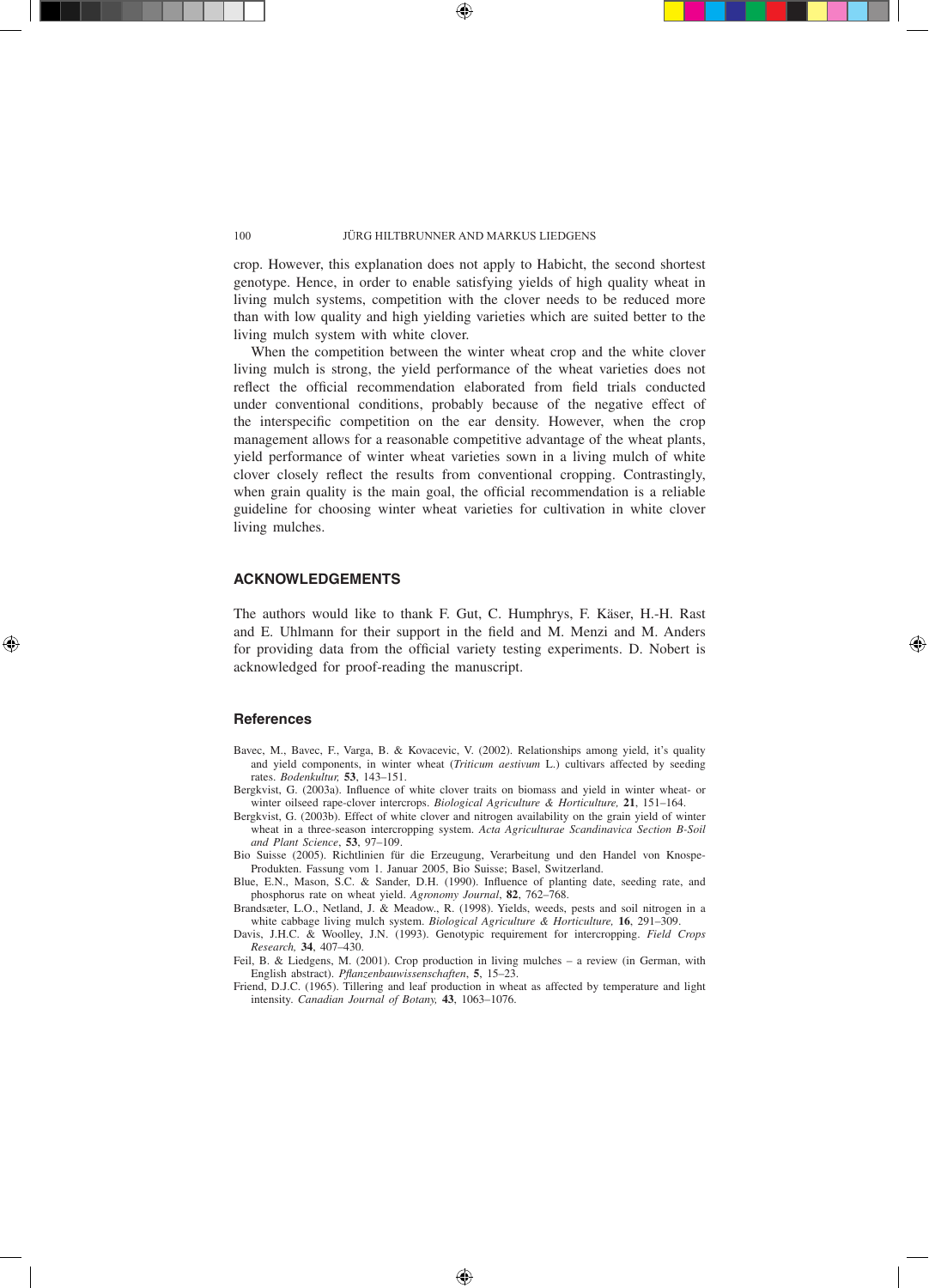⊕

- Hartwig, N.L. & Ammon, H.U. (2002). 50th Anniversary Invited article Cover crops and living mulches. *Weed Science*, **50**, 688–699.
- Hasler, M., Keller, L. & Meyer, A. (2000). Datenblätter Ackerbau (in German). LBL Landwirtschaftliche Beratungszentrale; Lindau, Switzerland.
- Hiltbrunner, J., Liedgens, M., Bloch, L., Stamp, P. & Streit, B. (2007a). Legume cover crops as living mulches for winter wheat: Components of biomass and the control of weeds. *European Journal of Agronomy*, **26**, 21–29.
- Hiltbrunner, J., Streit, B. & Liedgens, M. (2007b). Are seeding densities an opportunity to increase grain yield of winter wheat in a living mulch of white clover? *Field Crops Research*, **102**, 163–171.
- Jones, L. & Clements, R.O. (1993). Development of a low-input system for growing wheat (*Triticum vulgare*) in a permanent understorey of white clover (*Trifolium repens*). *Annals of Applied Biology*, **123**, 109–119.
- Kramer, T. (1979). Environmental and genetic variation for protein content in winter wheat (*Triticum aestivum* L.). *Euphytica*, **28**, 209–218.
- Lancashire, P., Bleiholder, H., Langelüddecke, P., Stauss, R., van den Boom, T., Weber, E. & Witzenberger, A. (1991). An uniform decimal code for growth stages of crops and weeds. *Annals of Applied Biology*, **119**, 561–601.
- Littell, R., Milliken, G., Stroup, W. & Wolfinger, R. (1996). *SAS® System for Mixed Models.* SAS Inst; Cary, NC, U S A.
- Maeder, P., Fliessbach, A., Dubois, D., Gunst, L., Fried, P. & Niggli, U. (2002). Soil fertility and biodiversity in organic farming. *Science*, **296**, 1694–1697.
- Menzi, M., Anders, M., Collaud, J.-F., Schwärzel, R. & Bertossa, M. (2003). Von der Branchenorganisation empfohlene Getreidesorten für die Ernte 2004. Inclosure *Agrarforschung* **10** (7).
- Neumann, H. (2005). Optimierungsstrategien für den Getreideanbau im ökologischen Landbau: System "weite Reihe" und Direktsaat in ausdauernden Weissklee ("Bi-cropping"). Schriftenreihe des Instituts für Pflanzenbau und Pflanzenzüchtung der Christian-Albrechts-Universität zu Kiel 43. Dissertationsschrift, Universität Kiel, Germany.
- R Development Core Team (2005). R: *A Language and Environment for Statistical Computing.* R Foundation for Statistical Computing; Vienna, Austria.
- Sunderman, H.D. (1999). Response of hard red winter wheat to seed density and seeding rate in no-till. *Journal of Production Agriculture*, **12**, 100–104.
- Thorsted, M.D., Olesen, J.E. & Weiner, J. (2006a). Mechanical control of clover improves nitrogen supply and growth of wheat in winter wheat/white clover intercropping. *European Journal of Agronomy*, **24**, 149–155.
- Thorsted, M.D., Olesen, J.E. & Weiner, J. (2006b). Width of clover strips and wheat rows influence grain yield in winter wheat/white clover intercropping. *Field Crops Research,* **95**, 280–290.
- Vielemeyer, H.P. & Weissert, P. (1990). Studies into the influence of light, temperature, soilmoisture and nitrogen on tiller development in winter wheat. *Archives of Agronomy and Soil Science*, **34**, 461–467.
- White, J.G. & Scott, T.W. (1991). Effects of perennial forage-legume living mulches on no-till winter wheat and rye. *Field Crops Research*, **28**, 135–148.

(*Received 23 March 2007; accepted 24 April 2008*)

⊕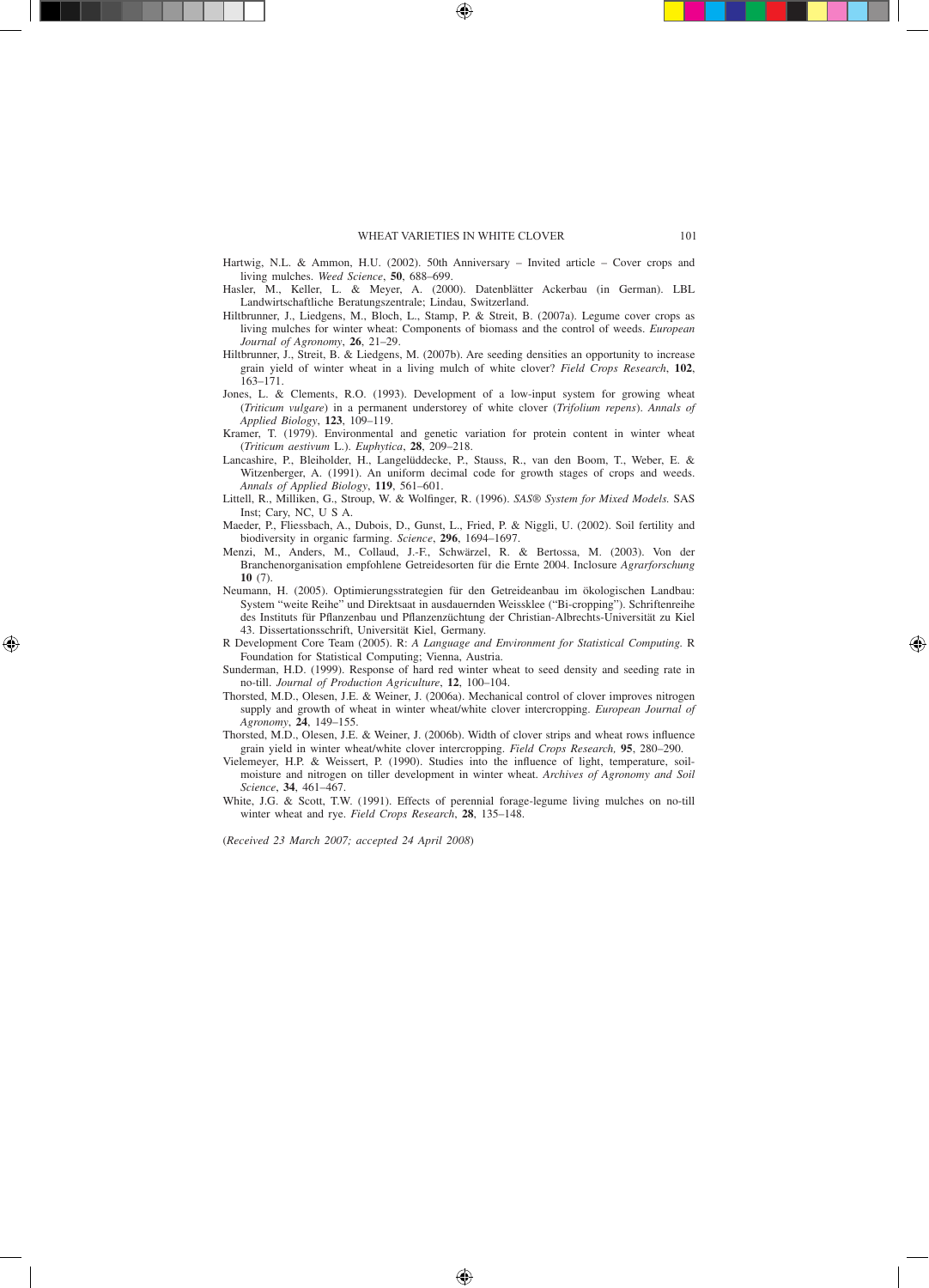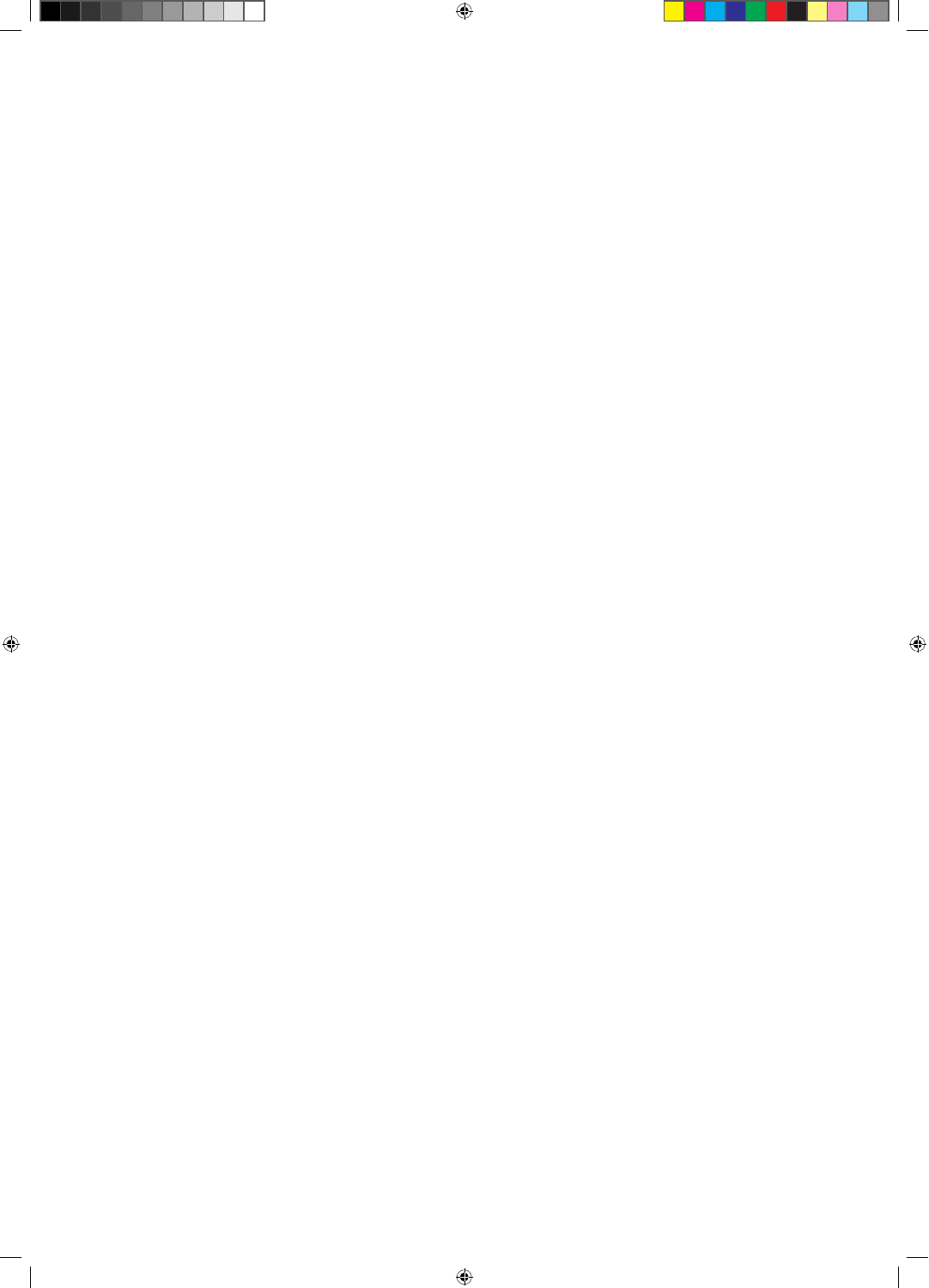